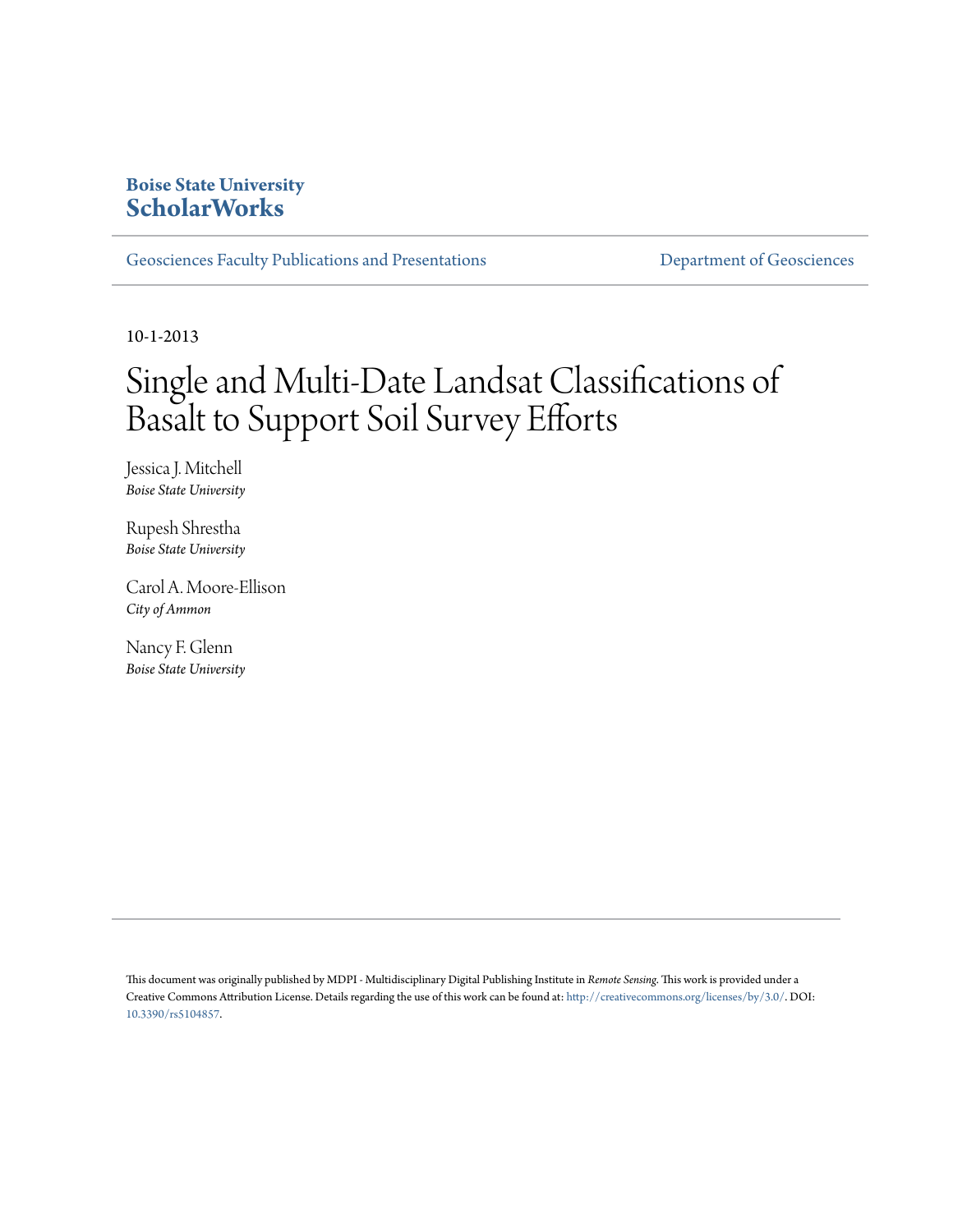

*Article*

## **Single and Multi-Date Landsat Classifications of Basalt to Support Soil Survey Efforts**

**Jessica J. Mitchell 1,\*, Rupesh Shrestha <sup>1</sup> , Carol A. Moore-Ellison <sup>2</sup> and Nancy F. Glenn <sup>1</sup>**

- <sup>1</sup> Department of Geosciences, Boise Center Aerospace Laboratory, Boise State University, 1910 University Drive, Boise, ID 83725, USA; E-Mails: rupeshshrestha@boisestate.edu (R.S.); [nancyglenn@boisestate.edu](mailto:nancyglenn@boisestate.edu) (N.F.G.)
- <sup>2</sup> City of Ammon, Ammon, ID 83401, USA; E-Mail: cmoore@cityofammon.us
- **\*** Author to whom correspondence should be addressed; E-Mail: [jessicamitchell4@boisestate.edu;](mailto:jessicamitchell4@boisestate.edu) Tel.: +1-208-426-2933; Fax: +1-208-426-4061.

*Received: 4 August 2013; in revised form: 7 September 2013 / Accepted: 23 September 2013 / Published: 8 October 2013*

**Abstract:** Basalt outcrops are significant features in the Western United States and consistently present challenges to Natural Resources Conservation Service (NRCS) soil mapping efforts. Current soil survey methods to estimate basalt outcrops involve field transects and are impractical for mapping regionally extensive areas. The purpose of this research was to investigate remote sensing methods to effectively determine the presence of basalt rock outcrops. Five Landsat 5 TM scenes (path 39, row 29) over the year 2007 growing season were processed and analyzed to detect and quantify basalt outcrops across the Clark Area Soil Survey, ID, USA  $(4,570 \text{ km}^2)$ . The Robust Classification Method (RCM) using the Spectral Angle Mapper (SAM) method and Random Forest (RF) classifications was applied to individual scenes and to a multitemporal stack of the five images. The highest performing RCM basalt classification was obtained using the 18 July scene, which yielded an overall accuracy of 60.45%. The RF classifications applied to the same datasets yielded slightly better overall classification rates when using the multitemporal stack (72.35%) than when using the 18 July scene (71.13%) and the same rate of successfully predicting basalt (61.76%) using out-of-bag sampling. For optimal RCM and RF classifications, uncertainty tended to be lowest in irrigated areas; however, the RCM uncertainty map included more extensive areas of low uncertainty that also encompassed forested hillslopes and riparian areas. RCM uncertainty was sensitive to the influence of bright soil reflectance, while RF uncertainty was sensitive to the influence of shadows. Quantification of basalt requires continued investigation to reduce the influence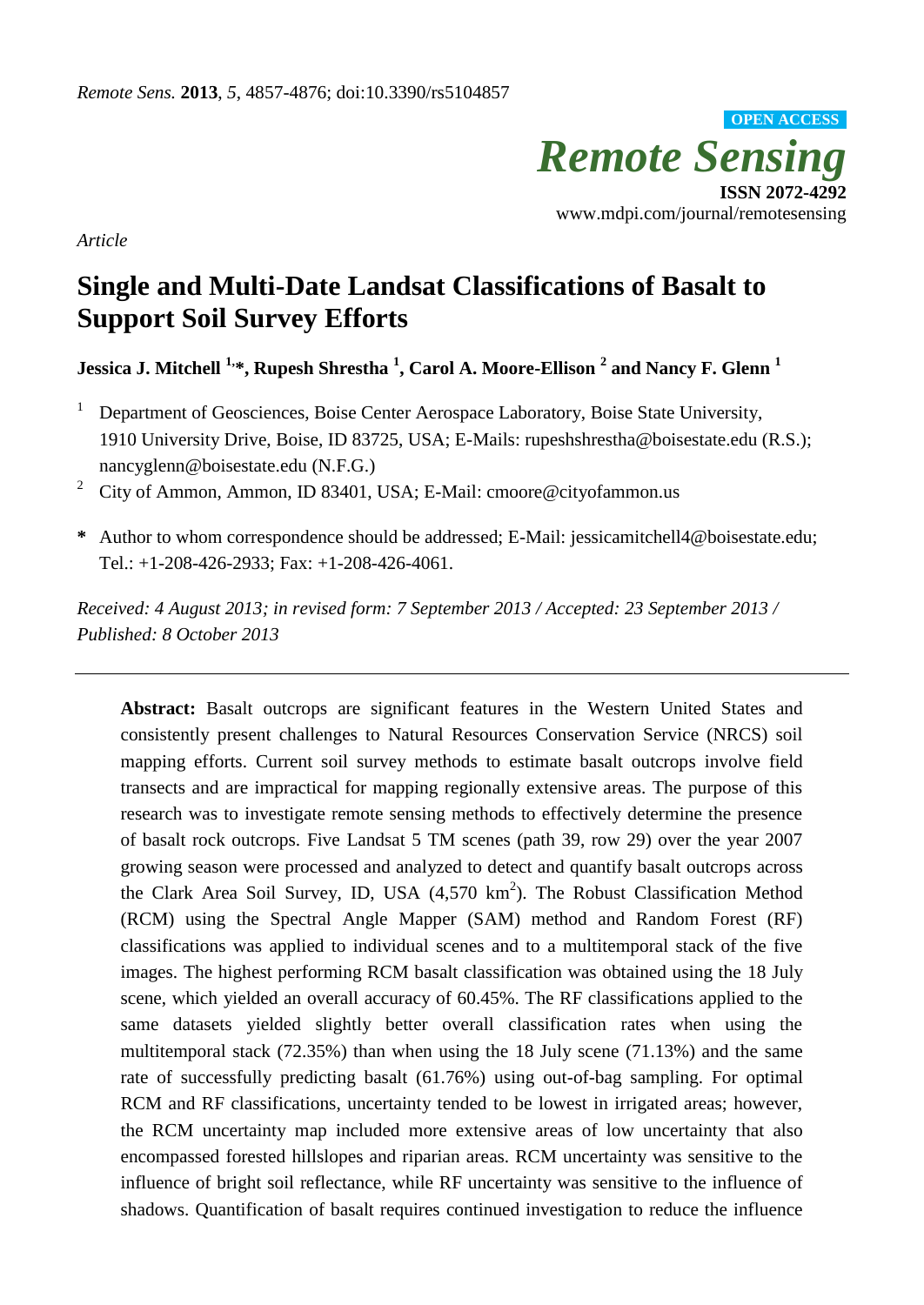of vegetation, lichen and loess on basalt detection. With further development, remote sensing tools have the potential to support soil survey mapping of lava fields covering expansive areas in the Western United States and other regions of the world with similar soilscapes.

**Keywords:** Landsat; multispectral; multitemporal; basalt; geology; lichen; Robust Classification Method; Random Forests; soil survey

#### **1. Introduction**

Landowners and managers use soil map units in local Natural Resources Conservation Service (NRCS) soil surveys to understand the land use limitations of an area. Each type of soil map unit in the survey includes a description, in terms of percent of composition, of any feature with the potential to adversely affect land management practices (e.g., rock outcrop). Presently, the most accurate way to determine the percentage of rock outcrop in any soil map unit involves field transect data collection. While transect data collection is an adequate estimation method for a small area, it is a time-intensive and an impractical mapping technique for large areas, such as Idaho's Eastern Snake River Plain (ESRP). A common member of the soil map unit descriptions in this survey area is exposed basalt bedrock. The amount of rock outcrop present is highly variable, because of the relief and eruption time of the lava flows and the amount of soil that has been deposited on them. The quantity of forage available for domestic animals and wildlife, as well as the placement of routes for energy infrastructure, such as water pipelines and roads, are highly dependent on the amount and location of rock outcrops. As a result, new remote mapping methods are needed to accurately determine the spatial extent of rock outcrops in soil map units across this and similar landscapes. The purpose of this research is to investigate remote sensing methods for effectively determining the presence of basalt rock outcrops for soil mapping in regions, such as the Clark Area Soil Survey area, Idaho, USA.

Remote sensing techniques that have recently been investigated for mapping soil and rock outcrops from moderate resolution imagery (*i.e.*, Landsat 30-m pixels) include using band ratios, coupled with Synthetic Aperture Radar (SAR) data, vegetation masking and linear spectral unmixing. For example, several studies have leveraged the multiple broad bands available from Landsat 5 TM and Landsat 7 ETM sensors by testing the usefulness of band combinations and band ratios (e.g., red band/NIR bad) in detecting organic carbon-based soils, gypsic and natric soils, limestone outcrops and lithologic units and to separate dry soil from other components [1–7]. Landsat has also been coupled with Synthetic Aperture Radar (SAR) data, because the optical data from Landsat is complimentary to microwave data, which can provide estimates of surface terrain, such as elevation and roughness. Such fusion techniques have been used to successfully discriminate various geologic features and depositional components, including granites, pelitic schist and mafic and non-mafic igneous rocks [8,9]. In addition, the Normalized Difference Vegetation Index (NDVI), which ranges from −1 to one and is relatable to vegetation characteristics associated with photosynthetically active radiation [10], has been used in geological applications to mask the influence of vegetation [7,11]. Vegetation masks are built by identifying values at the threshold between vegetation and non-vegetation and can be applied during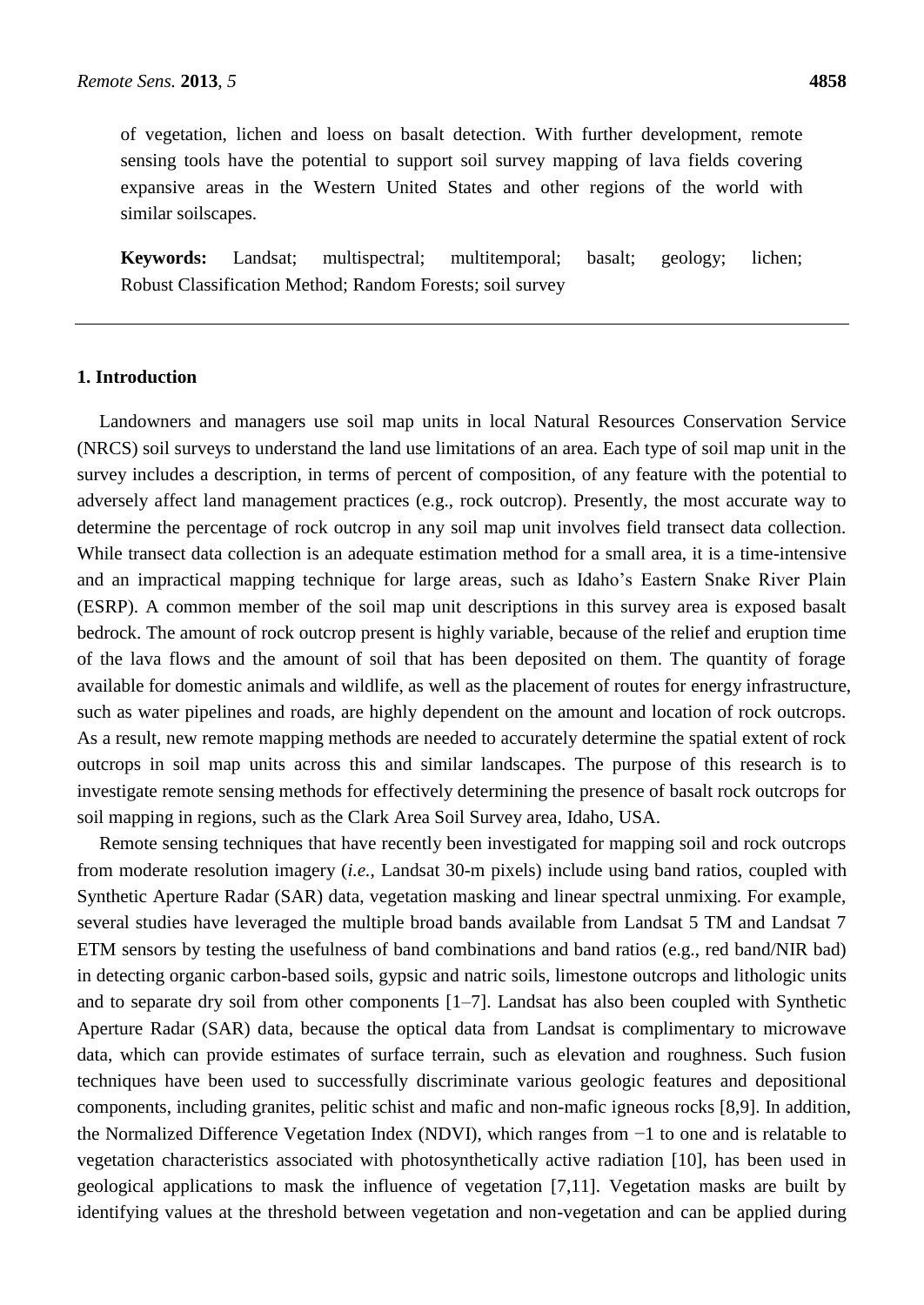classification to remove vegetation and to improve lithological discrimination. Linear spectral unmixing techniques have been used with some success to generate fraction images from multispectral imagery for geology and soil applications (e.g., [2,9,12–17]). Leverington and Moon evaluated the ability to discriminate among igneous and metamorphic exposed outcrops in a Landsat TM image using linear spectral unmixing and found challenges associated with the spectral diversity of lithological classes in the study area and the confounding effects of lichen [2].

A previous remote sensing investigation by Moore *et al.*, "Quantifying basalt rock outcrops in NRCS soil map units using Landsat 5 TM data", attempted to quantify rock outcrops on lava fields in the same Clark County, Idaho location that is the focus of this study [18]. Rock outcrops were classified using the Spectral Angle Mapper (SAM) classification method to an overall estimated accuracy level of 82%. Moore *et al*. [18] used a single date (July 2006) Landsat 5 TM image without using the thermal band. However the incorporation of the thermal infrared band into the classification process has been found to improve land cover classification accuracy [19–21] and has a potential to improve discrimination of vegetation and rock outcrops. Furthermore, using single date imagery has inherent limitations, as it does not account for vegetation heterogeneity, due to phenological variation, which can be important to separate vegetation from basalt outcrop areas. Specifically, classification using a multi-date stack of Landsat imagery can have several advantages. First, the multitemporal stack aggregates vegetation spectral information at various phenological stages and has the potential to compensate for limited spectral information from a single image [22,23]. It also helps capture a range of the bidirectional reflectance distribution function (BRDF) effect on surface reflectance and phenology as the sun angle changes with the season [24]. Finally, multitemporal stacking generates a higher number of predictor variables, which are amenable to machine learning ensemble approaches to classification by providing robust class accuracy without causing the model to overfit [25,26]. This is in contrast to traditional remote sensing classifications, such as maximum likelihood, where high data-dimensionality may result in lower classification accuracies [27,28]. The study presented in this paper builds upon the work of Moore *et al*. [18] by expanding ground sampling efforts and including both individual scene dates and a multitemporal stack of multispectral imagery, as well as assessing the effectiveness of combinations of different band transformations and ratios, including the thermal band, for basalt classification. We also expand the SAM classification by Moore *et al*. [18] by implementing it in the Robust Classification Method (RCM) [6] and Random Forests (RF) [29] in order to generate statistically robust accuracy assessments.

The RCM is a new procedure that has been developed and tested for surficial materials in northern latitudes [6,7]. The RCM is designed to account for a wide range of variability in the spectral responses of ground reference targets and operates by randomly and repeatedly sampling a training dataset, producing classifications and, then, independently validating the dataset through cross-validation. The RCM can be applied to a suite of supervised classification algorithms (e.g., SAM, parallelepiped, maximum likelihood), and the number of repetitions is specified by the user, as are the portions of ground reference data to be used for training and validation. The procedure generates a series of classified maps (range of solutions), along with uncertainty maps (training area variability) and summary statistics. A detailed discussion of RCM can be found in the Harris *et al*. 2012 publication [6]. In addition to RCM, we also evaluated Landsat basalt mapping capabilities using the RF variable selection method. The RF is a machine learning algorithm that uses a tree-based classifier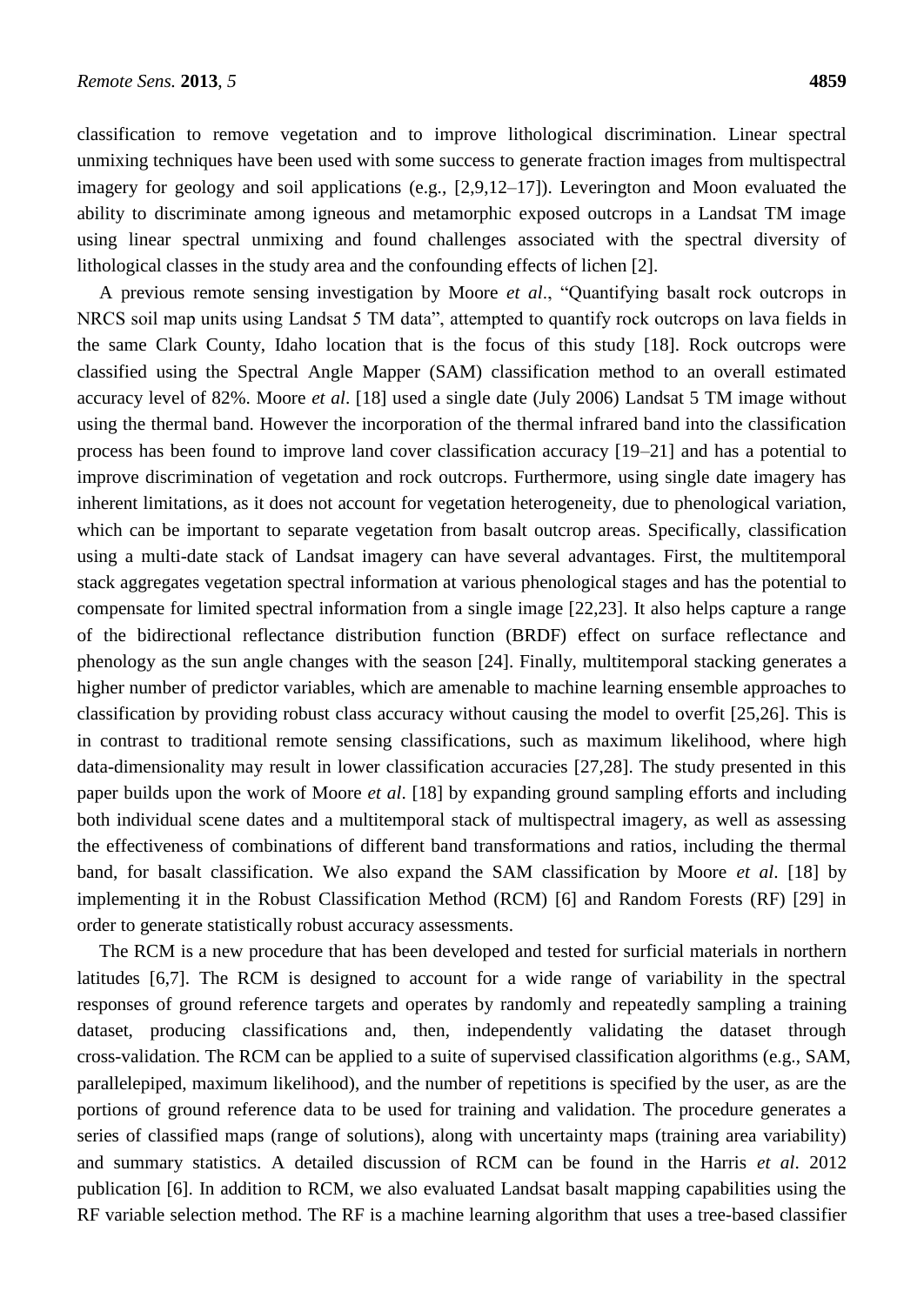method and is iterative in design to address limitations associated with overfitting and instability that can arise when using conventional classification tree-based approaches. Multiple bootstrap samples from the original training dataset are selected (with replacement) to generate multiple classification trees, and pixels are classified by taking the most popular voted class from all the tree predictors in the forest [30]. Final outputs include two measurements of variable importance. One of these measurements is based on the degree to which including the remote sensing variable in the model reduces mean squared error. The other measurement of variable importance is the Gini index and represents a degree of node impurity [31]. To our knowledge, this work represents one of the first studies to evaluate the use of both RCM and RF in geological mapping applications using moderate resolution optical data.

#### **2. Materials and Methods**

#### *2.1. Study Area*

Research was conducted in a lava field  $(1,153 \text{ km}^2)$  along the southeastern and south-central regions of Clark County, ID, USA, with emphasis on a Soil Survey Map Unit area  $(68 \text{ km}^2)$  located within the lava field, where basalt rock outcrops are prevalent features (Figure 1). Clark County lies within the northern-most region of the ESRP. The upper Snake River basin stretches nearly  $92,722$  km<sup>2</sup> across southern Idaho and into western Wyoming, USA. The ESRP is located within this basin and comprised of lava fields measuring roughly 97 km by 274 km and covering almost  $27,972 \text{ km}^2$ . This cold, arid landscape is situated along the mountain ranges and valley that lie at the foot of the continental divide. The average annual air temperature is approximately 6  $\mathcal{C}$ , and average annual precipitation is 33 cm. The average number of days with at least 2.5 cm of snow on the ground is 118. The nearest towns are Dubois (44°10'26''N, 112°13'54''W) and Spencer (44°22'2''N, 112°11'32''W), ID, USA, with respective elevations of 1,569 and 1,793 m. Daily precipitation recorded by the Dubois Experiment Station National Weather Service network for the months of May, June, July, August and September, 2007, indicated the following rain events: 10.67 mm from 3 to 4 May; 8.38 mm on 22 May; 6.60 mm from 3 to 7 June; 2.03 mm from 7 to 8 July; 10.16 mm from 24 to 26 July; 7.11 mm from 3 to 5 August; 17.76 mm from 4 to 6 September; 2.54 mm on 18 September; 8.38 mm on 23 September.

The soils in the study area are formed dominantly in loess and eolian sands over basalt and have varying degrees of development depending on the age of the individual lava flows and where they are found. Exposed basalt outcrop is common on this landscape, though the amount present is highly variable, due to the relief and eruption time of the flows and the amount of soil parent material that has been deposited over them.

The extent of the rock outcrops is also variable. Pleistocene basalt lava fields cover much of the central and eastern valley floor. Quaternary alluvial deposits cover the western portion of the valley floor moving into Pliocene and Upper Miocene felsic volcanic rocks and rhyolite flows in the mountain range [32]. The Pleistocene lava fields are comprised of pahoehoe and a'a lava flows. Pahoehoe flows are characterized by smooth or rope-like surfaces, and a'a flows are characterized by a rough, jagged, cindery surface [33]. Pressure ridges and tumuli (mounds formed as lava flows and cools at different rates) that are bare or partially obscured by vegetation are common on pahoehoe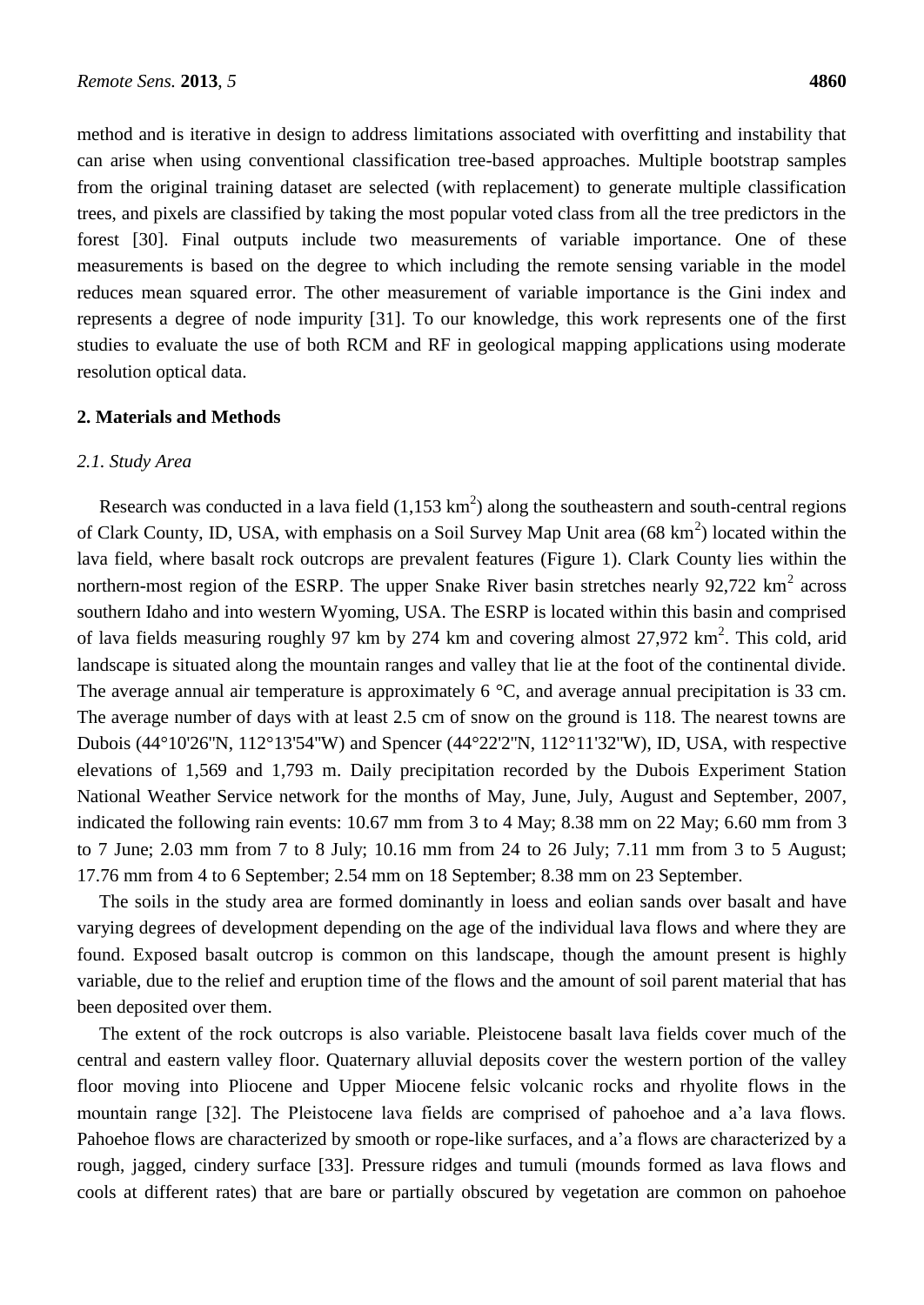flows. These same types of rock outcrops are also present on a'a flows, but generally have a multitude of rock fragments around them. Equally as common are rock outcrops exposed as high points on the undulating lava flows. Eolian depositions have not covered all of the high points, and in some areas, rock is exposed even in concave or smooth positions. Cinder cones, fissure vents, troughs, buttes and ends of lava flow lobes also contribute to the amount of rock outcrops present on the landscape (Figure 2).





**Figure 2.** The extent and amount of exposed basalt rock outcrops is highly variable on the Eastern Snake River Plain, with most outcrops partially obscured by grasses and sagebrush. (**a**) Pressure ridges. (**b**) Columnar vesicular basalt.

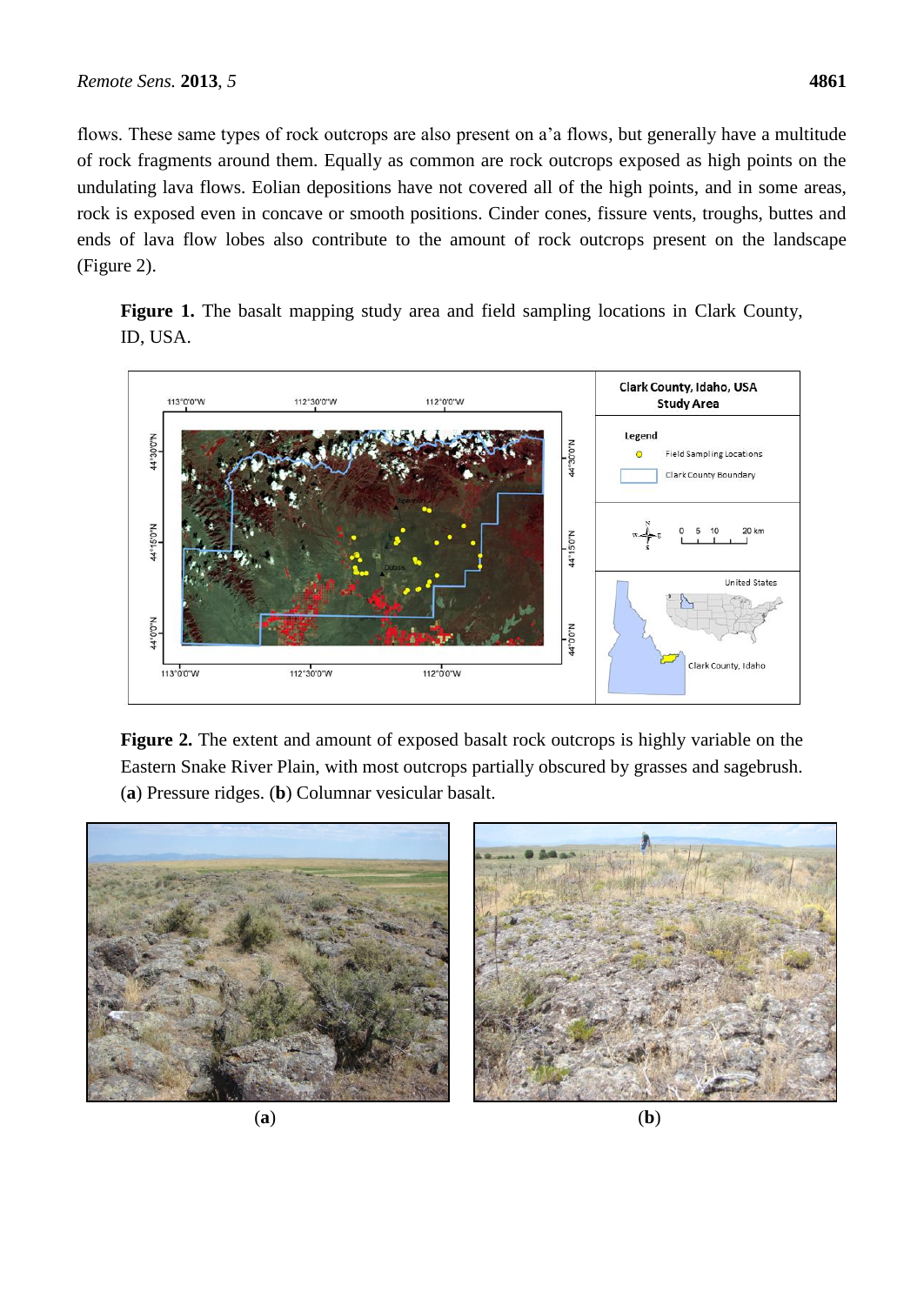#### *2.2. Field Data Collection*

Field data were collected over the 2007 and 2008 summer seasons. Field sampling was based on field knowledge and random points generated in a geographic information system (GIS) using Hawth's Analysis Tools [34]. A stratified random sampling approach was utilized to collect polygons (the perimeter of selected areas) and points (center of selected areas) of basalt rock outcrops, rhyolite outcrops, non-irrigated vegetation and soil on the valley floor of the study area. The stratified random sampling was based on proportionally stratifying data collection in areas that were feasible to access and where outcrops of basalt and/or rhyolite were generally known to occur (in consultation with USDA NRCS personnel). A Trimble GeoXT GPS unit (Trimble Navigation Limited, Westminster, CO, USA) was used to record the geographic locations of the sample sites, which were later differentially corrected to sub-meter accuracy via Trimble Pathfinder Office automated post-processing software.

Field data polygons ranged in an area from approximately 20  $m^2$  to 925  $m^2$  in length and/or width. Efforts were made to obtain polygons equal to or greater than 30-m in size to best match the Landsat spectral response. This was accomplished where possible; however, it was difficult to locate basalt and soil polygons that did not contain varying percentages of mixed components (basalt, soil and vegetation). Recorded field observations consisted of visual estimates of the percent presence for each class, summing to 100% within each polygon. Slope gradient and shape (convex, concave, linear) and rock fragment size [35] were recorded for each polygon. Also noted were plant species, percent litter and the percent cover of lichen on the rocks along with photograph(s) and a description of nearby components outside the polygon boundary.

A total of 68 basalt outcrop polygons were collected within the boundaries of Clark County, Idaho. The basalt polygons contained 35% to 100% basalt, with the majority of polygons containing approximately 70% basalt. The lack of knowledge and/or existence of large rhyolite and bare soil sites resulted in the collection of fewer polygons for these classes (5 for rhyolite and 3 for soil). Even so, these classes were sampled, because preliminary analyses [18] indicated that they are among the components in the study area with which basalt was spectrally confused. Rhyolite polygons contained 60% to 90% rhyolite and 0% basalt. Two of the soil polygons contained 100% bare ground and the third contained 35% soil. A total of 33 rangeland vegetation polygons were collected within Clark County, and when combined with the rhyolite and soil, a total of 41 "non-basalt" polygons were collected. All of the vegetation polygons contained at least 55% vegetation, with the exception of two polygons that contained 30% to 35% vegetation, but 30% to 80% litter. Basalt was present in only one of the non-basalt polygons, but in trace amounts less than 5%. A separate lichen class was not defined for this study, because occurrences had high physical and spatial variability across the study area. In addition, a high degree of spectral confusion between lichen and other vegetation targets is expected using Landsat imagery.

#### *2.3. Image Acquisition and Preprocessing*

Five Landsat 5 TM scenes (path 39, row 29) dated 15 May (1% cloud cover), 2 July (8% cloud cover), 18 July (0% cloud cover), 3 August (9% cloud cover) and 20 September (0% cloud cover) were acquired for the year 2007 growing season from the US Geological Survey. All five Level 1T standard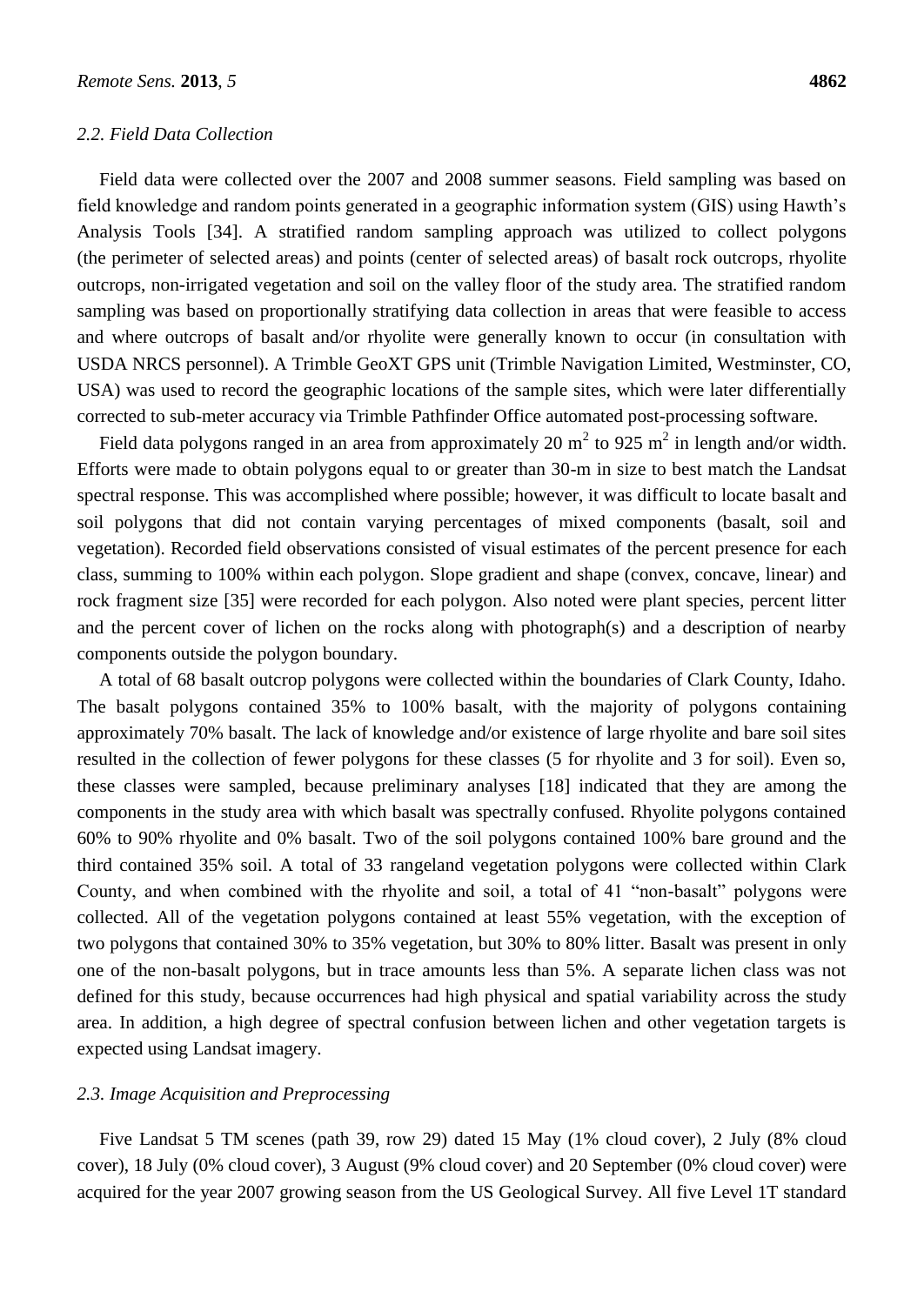terrain corrected images were processed using the Environment for Visualizing Images (ENVI) version 4.8 software [36] and Environmental Systems Research Institute (ESRI) ArcGIS version 10.1 software [37]. The Landsat images were spectrally subset to contain Band 1 (blue,  $0.45-0.52 \mu m$ ), Band 2 (green, 0.52–0.60 µm), Band 3 (red, 0.63–0.69 µm), Band 4 (near-infrared, 0.76–0.90 µm), Band 5 (mid-infrared,  $1.55-1.75$  µm) and Band 7 (mid-infrared,  $2.08-2.35$  µm). Landsat images were converted to calibrated radiance and, then, further converted to surface reflectance in FLAASH [38] for the purpose of facilitating multi-date scene comparisons and multitemporal stacking. FLAASH parameters were specific to the Landsat 5 TM sensor. A mid-latitude atmospheric model was used in combination with a rural aerosol model and water column multiplier of 1.0 and a 2-band Kaufman-Tanre aerosol retrieval (Band 7 for the upper channel and Band 3 for the lower channel). Band 6 (thermal, 11.45 µm, resampled to 30 m) data were atmospherically corrected to surface reflectance in a separate process that involved use of local transmittance, upwelling radiance, and downwelling radiance values provided by NASA and the formula provided by Coll *et al*. [39]. Georegistration error was assessed by calculating average error from the Ground Control Point (GCP) files associated with the 5 May, 2 July, 18 July, 3 August and 20 September Level 1T Landsat scenes and was estimated at 4.60 m, 3.82 m, 3.86 m, 3.93 m and 3.73 m, respectively. Lastly, the images were spatially subset to the Clark County, Idaho, boundary using a mask in order to focus classification efforts on the study area (hereafter referred to as Landsat scenes) and to minimize the influence of cloud cover on classification results. A multitemporal stack of the five Landsat scenes was generated by selecting the 20 September scene as the base image (the image with the lowest average georegistration error) and co-registering the remaining scenes to the September scene. Co-registration accuracy was evaluated using 11 to 13 GCPs manually defined throughout the Landsat scenes. Average root mean squared error (RMSE) ranged from 0.02 to 0.33 m among the co-registered images.

#### *2.4. Image Processing*

The RCM (SAM component) and RF classifications were applied to each of the five individual Landsat scenes acquired over the 2007 growing season and to a multitemporal stack comprised of 65 bands—13 for each of the five acquisition dates. Each set of 13 bands consisted of all seven Landsat bands (surface reflectance); a second version of the thermal band converted to temperature (Kelvins), tasseled cap (TC) transformed indices (Brightness, Greenness and Wetness), a Band 4 to Band 6 ratio and NDVI. Tasseled cap transformations rotate Landsat TM data, such that the data occupies three primary dimensions. Brightness is a measure of overall reflectance that can differentiate light and dark soils. Greenness is a contrast between near-infrared and visible reflectance and, therefore, related to vegetation density. Wetness is a contrast between visible/near-infrared (VNIR) and shortwave-infrared (SWIR) reflectance and is related to soil features, including moisture status. Transition zones between these dimensions represent partially vegetated pixels [40]. The Band 4 to Band 6 ratio was included by the authors after exploratory data analysis indicated greater spectral separability at these near- and mid-infrared locations.

Separability was also evaluated using single-date classifications, in combination with basalt and non-basalt ground reference data classes to calculate Jeffries-Matusita (JM) and transformed divergence (TD) values. Both measurements range from 0 to 2.0 and indicate how well selected region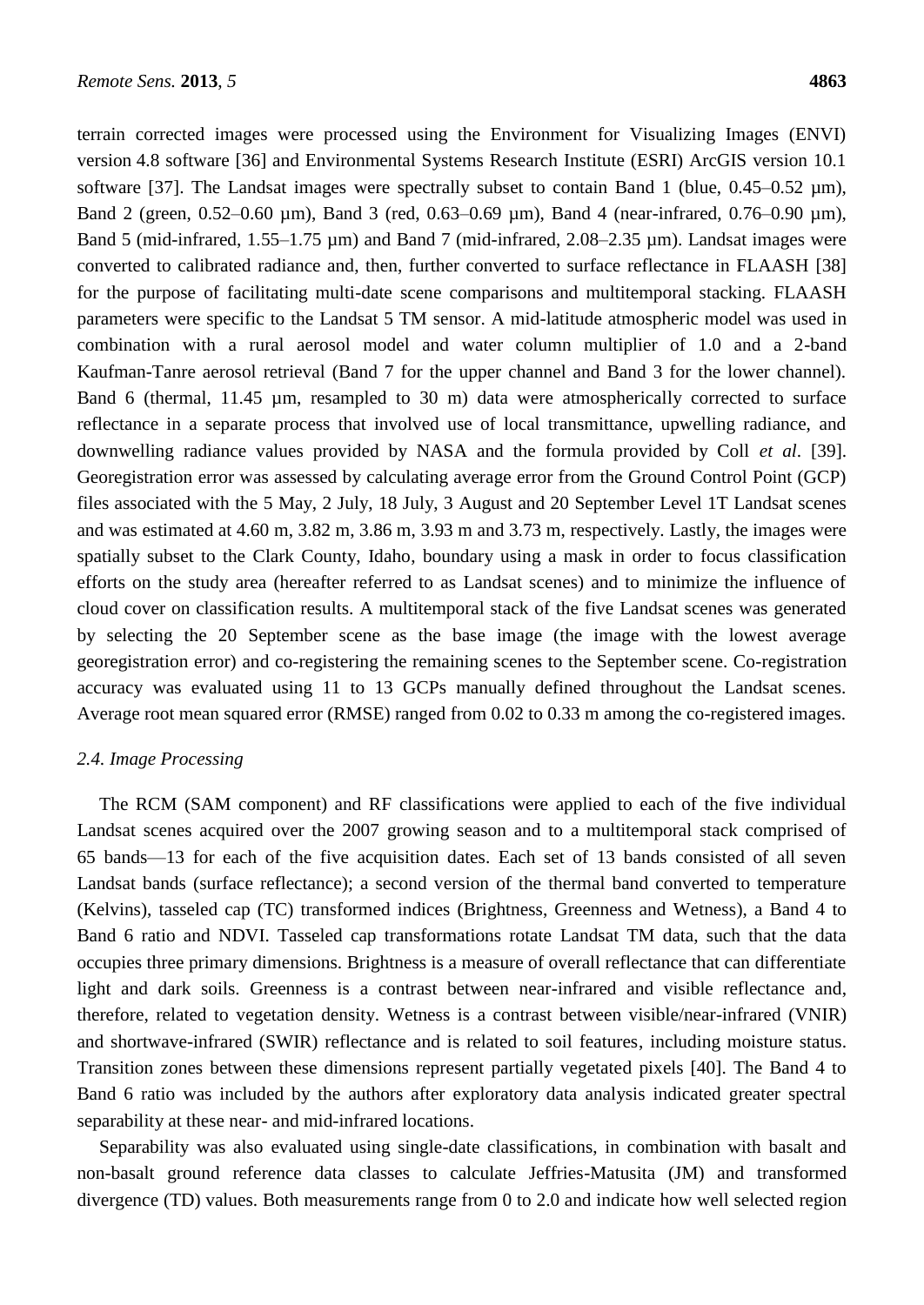of interest (ROI) pairs are statistically separate. A value greater than 1.9 indicates good pair separability [41]. The tasseled cap transformed bands were not included in the separability analysis, because these indices do not permit matrix inversions—operations that are part of the separability calculations. To create ROIs from the ground reference polygons, it was necessary to edit the polygon mapping, such that each polygon was converted to a point (based on the geometric center of the boundary) used to extract a single corresponding Landsat pixel. This conversion resulted in 68 basalt pixels and 41 non-basalt pixels.

In the multi-date RCM and RF classifications, five images over a single growing season were stacked and processed to improve the separation of vegetation from rock by leveraging changes in vegetation phenology over the growing season. Previous work suggests that stacking multispectral images can produce an image that has proven useful for discriminating vegetation cover types and for distinguishing temporally dynamic targets, such as vegetation from temporally stable targets, such as rock outcrops (e.g., [22,42–44]).

#### 2.4.1. RCM Classifications

A series of RCM runs were applied to each of the five individual Landsat scenes (13 bands per scene) and to a 65-band multitemporal stack derived from the five scenes. The single and multi-date RCM classifications were performed using the SAM classification method, because a SAM classification was used in the first study [18] and because SAM yielded an overall accuracy of up to 72% using 2000 Landsat 7 ETM+ imagery as part of a preliminary evaluation of this study. For each RCM run, we specified 60 as the number of repetitions and pixel as the sampling type (rather than polygon). We hypothesized that results should stabilize well before 60 repetitions, because 30 to 40 repetitions was considered sufficient in past studies with less within-class training data [6,7]. Pixels were selected as the sampling unit, because ENVI software limitations associated with converting subpixel polygon features to ROIs made it necessary to convert the original polygon mapping into points in order to extract spectral information from the appropriate corresponding pixels. We also specified that 50% of the basalt ROI pixels ( $n = 68$ ) and 50% the non-basalt ROI pixels ( $n = 41$ ) be used as training data and the remaining 50% be used as validation data. The rationale for selecting a 50% threshold is based on results from an unrelated case study and that the average accuracy obtained from RCM is unbiased when half of the dataset is used for training and the other half for validation [6].

RCM classifications produce several map outputs that are summarized on a pixel-to-pixel basis: a majority classification; a majority classification, percent majority; a variability map; and rule images for each class. The majority classification represents the class to which a pixel is assigned most frequently. The percent majority classification depicts the percent of occurrences for which a pixel is classified "correctly", or as the majority. The percent majority classification is an uncertainty map whereby a higher percent majority equates to greater confidence that the pixel is classified correctly. For example, if two pixels have a basalt majority classification (at least 50% of the repetitions are basalt), then the pixel that is classified as basalt for all 60 repetitions (100% majority) is more likely to be classified correctly than a pixel that was classified as basalt for 35 of the repetitions (58% majority). The remaining uncertainty maps are variations of the percent majority classification map. The variability map is expressed in terms of absolute values or, in other words, a count of the number of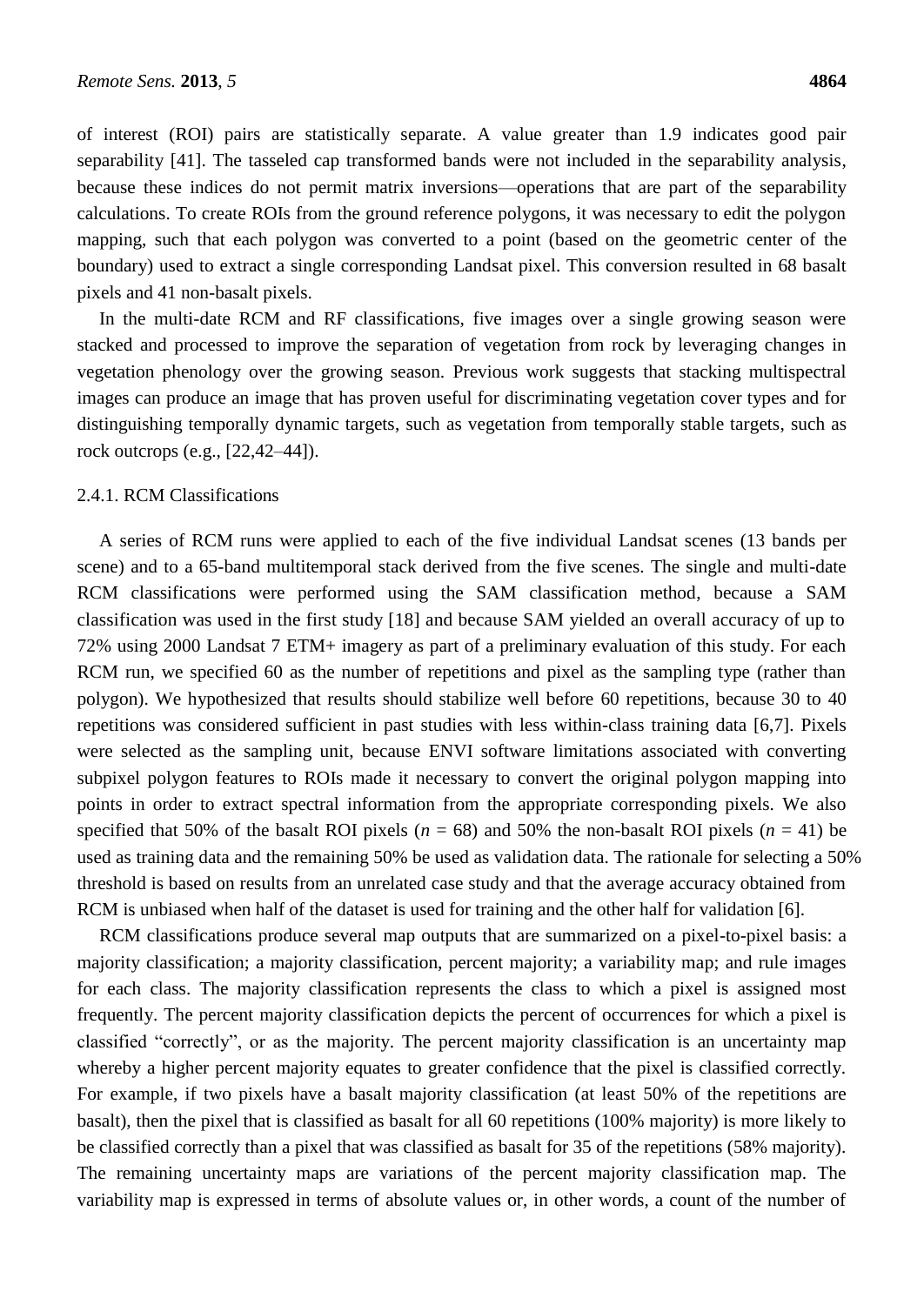different class assignments that occurred across all repetitions. In the case of our study, the variability map is populated with values of one, two or three (*i.e.*, non-basalt, basalt and unclassified or tied). Rule images (average and standard deviation of repetitions) are also generated from the RCM classifications for average, best and worst case scenarios.

#### 2.4.2. RF Classifications

A series of RF classifications were applied to each of the five individual Landsat scenes acquired over the 2007 growing season and to a multitemporal stack comprised of 65 bands (13 for each of the five acquisition dates). Training data consisted of basalt ROI pixels (*n* = 68) and non-basalt pixels  $(n = 41)$  derived from the original polygon data collected in the field. For each RF run, a total of bootstrap 2,500 trees were grown with three predictors considered for each node. To estimate the classification accuracy and variable importance, out-of-bag (OOB) sampling [28] was used. The OOB sampling method uses the remaining training samples not in a particular tree to construct synthetic learning samples and eliminates the need for test data sets or cross-validation. An iterative variable reduction using the Gini importance index [45] criteria was used to select the important bands. The band with the lowest importance index was removed each iteration, with the final selected set of bands producing the lowest classification errors. The RF model with the best subset variables was used to classify (score) the remaining study area. The RF uses a weighted voting system, whereby the entire forest votes for each class and generates probabilities of class membership for each class. Basalt and non-basalt classes were generated for every grid record using a probability threshold of 0.5. In other words, if a grid has greater than a 0.5 probability of basalt membership, the grid is assigned to the basalt class, and *vice versa*, which resulted in generation of no unclassified grids. A classification uncertainty map was also generated by computing the maximum of the probability of class membership between basalt and non-basalt classes.

#### **3. Results and Discussion**

The analysis of separability between basalt and non-basalt classes across 10 bands (surface reflectance, temperature, Band 4 to Band 6 ratio and NDVI) for individual Landsat scene dates (Figure 3) indicated that the July 18 scene demonstrated evidence of good ROI pair separability with a TD value of 1.98 (1.60 JM). The 2 July scene had the second highest level of separability with a TD value of 1.66 (1.4 JM). Higher degrees of separability between basalt and non-basalt targets in the July scenes may have been due in part to dry vegetation conditions, as there was only 6.60 mm of rain in June, preceding the 2 July scene, and only 2.03 mm of rain had fallen before the 18 July scene. By comparison, 51.56 mm of rain had fallen 10 to 11 days before the 15 May Landsat scene. There was a rain event during the 3 August overpass, and 14.22 mm of rain had fallen between the 3 August scene and the 20 September scene. It should also be noted that separability decreased when fewer than 10 bands were considered for a given scene.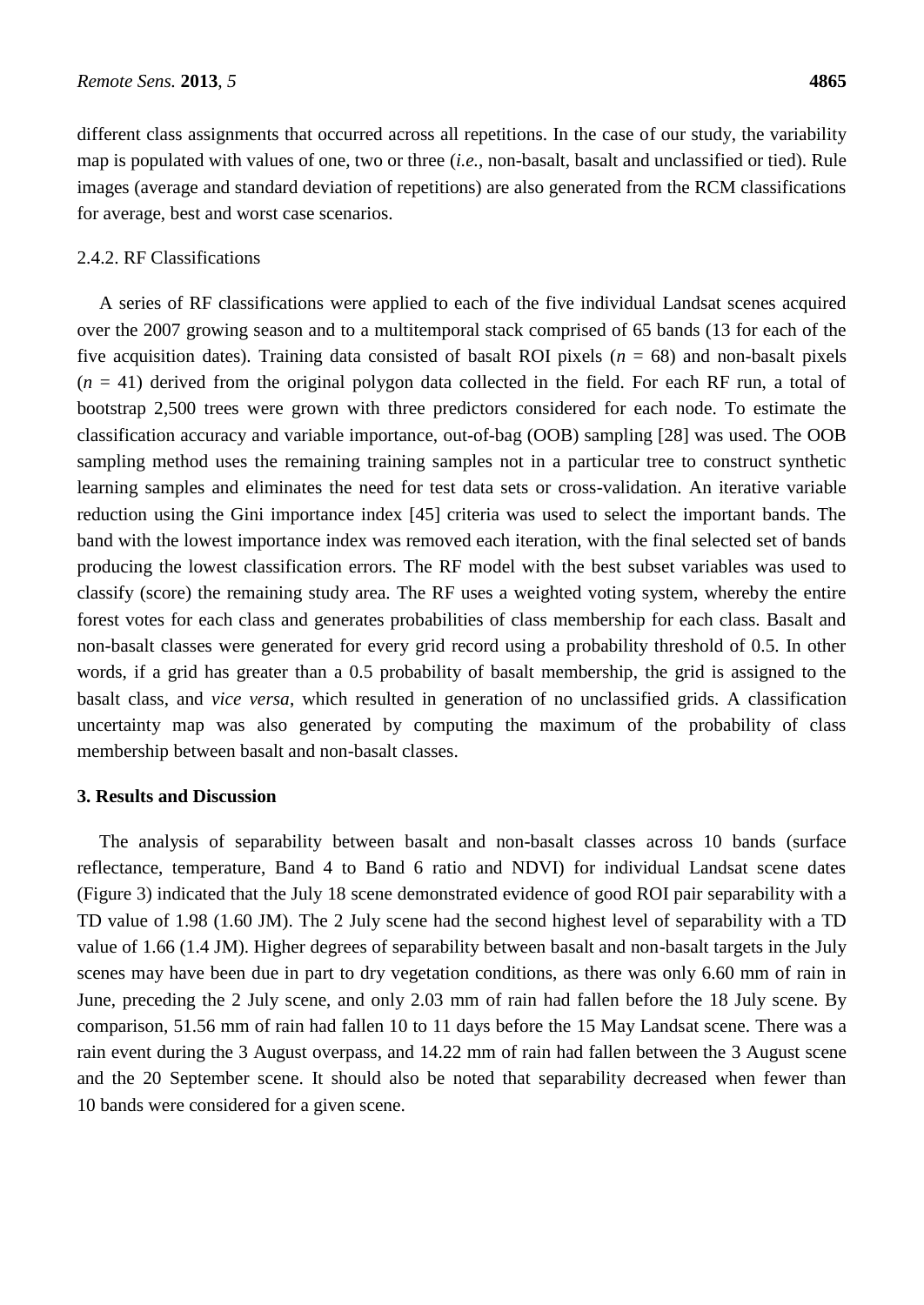**Figure 3.** Measures of separability obtained from individual scene dates in 2007 (15 May, 2 July, 18 July, 3 August and 20 September) between pairs of basalt and non-basalt reference data. Values greater than 1.9 are considered to have good separability for classification.



#### *3.1. RCM Classifications*

Classification results using RCM and the SAM method indicate that, on average, slightly greater accuracies are achieved using 18 July, rather than other single-date collections or the multitemporal stack (Table 1). The improved results from 18 July are likely influenced by the separability described above, with vegetation senesced and basalt cover maximized. User's and producer's accuracies were consistently close in value, which indicates a tendency to neither over-predict nor under-predict; however, low kappa coefficients suggest that the classifications could be performing only slightly better than classification results generated by chance. Overall, basalt classification accuracies were higher than non-basalt classification accuracies and may be related to the number of basalt ROI pixels  $(n = 68)$  compared to the number of non-basalt ROI pixels  $(n = 41)$ . The majority classification map that was generated by the RCM classifications (Figure 4a) indicated the presence of basalt across areas of known lava fields in the southeastern portion of Clark County; however, occurrences outside of the general area of lava flow may be false positives. Many of these occurrences coincide with areas of low uncertainty (50%–70% majority), which could be improved through additional sampling efforts. Classification uncertainty, as measured by the percent of repetitions for which individual pixels were assigned to the majority class (Figure 4b), was lowest across irrigated land, riparian areas and forested hillslopes. Classification uncertainty tended to be highest in xeric areas and areas of bright soil reflectance, including dirt roads.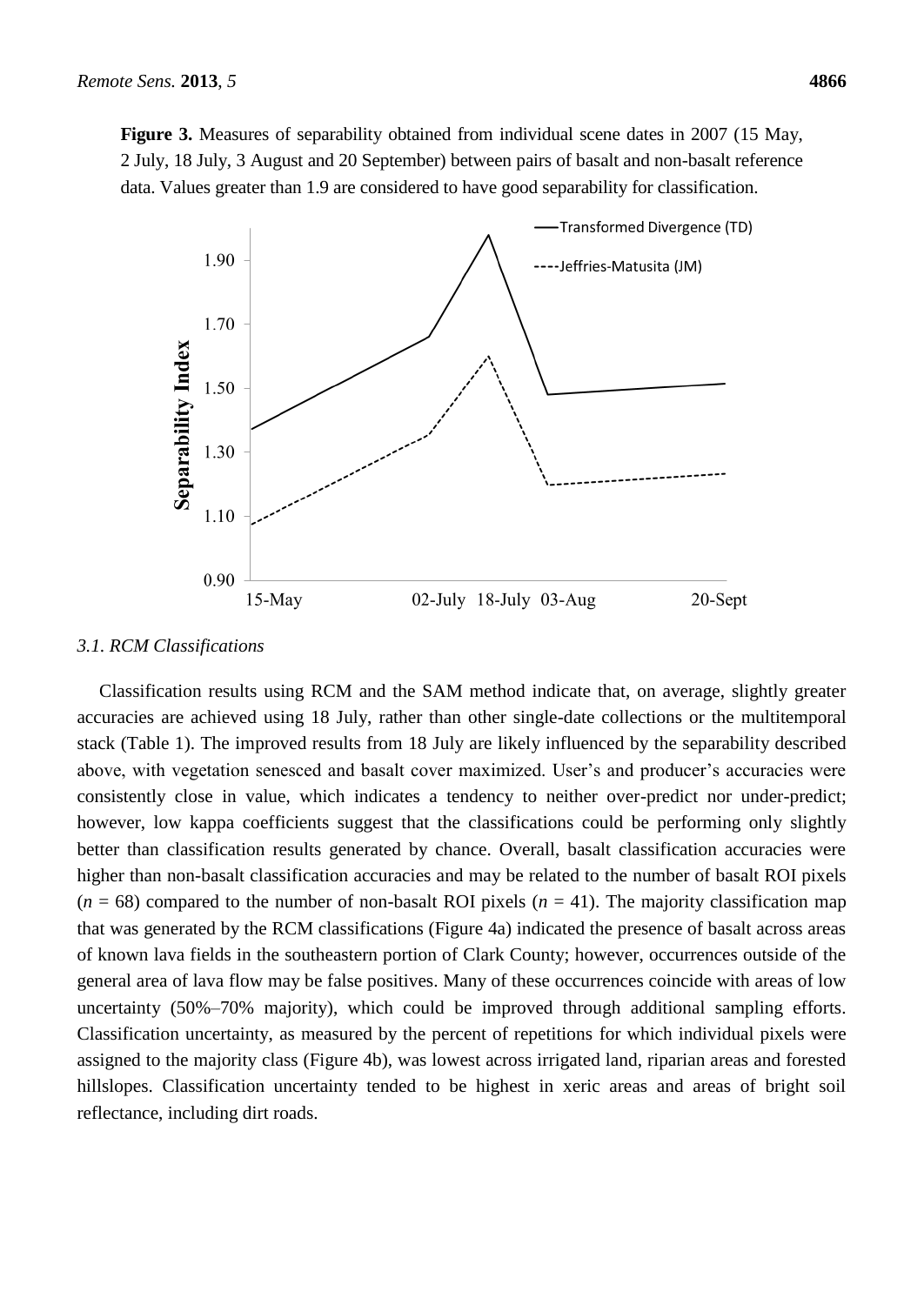|                                | <b>Basalt</b>       | <b>Non-Basalt</b>   | Avg. Overall    | Average     |  |
|--------------------------------|---------------------|---------------------|-----------------|-------------|--|
|                                | Average             | Average             | Average         | Kappa       |  |
|                                | (User's Producer's) | (User's Producer's) | <b>Accuracy</b> | Coefficient |  |
| 15 May 2007 (13 bands)         | 66.77% 63.50%       | 44.97% 48.31%       | 57.70%          | 0.12        |  |
| 2 July 2007 (13 bands)         | 66.01% 58.82%       | 45.45% 51.38%       | 55.98%          | 0.10        |  |
| 18 July 2007 (13 bands)        | 66.28% 68.65%       | 49.32% 51.03%       | 60.45%          | 0.12        |  |
| 3 August 2007 (13 bands)       | 62.40% 57.03%       | 39.55% 44.72%       | 52.32%          | 0.02        |  |
| 20 September 2007 (13 bands)   | 59.08% 53.87%       | 34.89% 59.02%       | 48.58%          | $-0.06$     |  |
| Multitemporal Stack (65 bands) | 66.12% 67.80%       | 46.74% 43.89%       | 58.67%          | 0.12        |  |

Table 1. A comparison of average producer's, user's and overall accuracy results obtained from the Robust Classification Method (RCM) using the Spectral Angle Mapper (SAM) classification method to detect basalt outcrops.

**Figure 4.** Basalt mapping results obtained from 18 July Landsat scene using the Robust Classification Method (RCM) and the Spectral Angle Mapper (SAM) method, in Clark County, ID, USA. Average overall classification accuracy is 60.45%. (**a**) A classification uncertainty map was also generated by calculating where the percent majority is the percent of repetitions (60) that resulted in the pixel being assigned to the majority class. (**b**) A high percent majority value equates to low uncertainty.

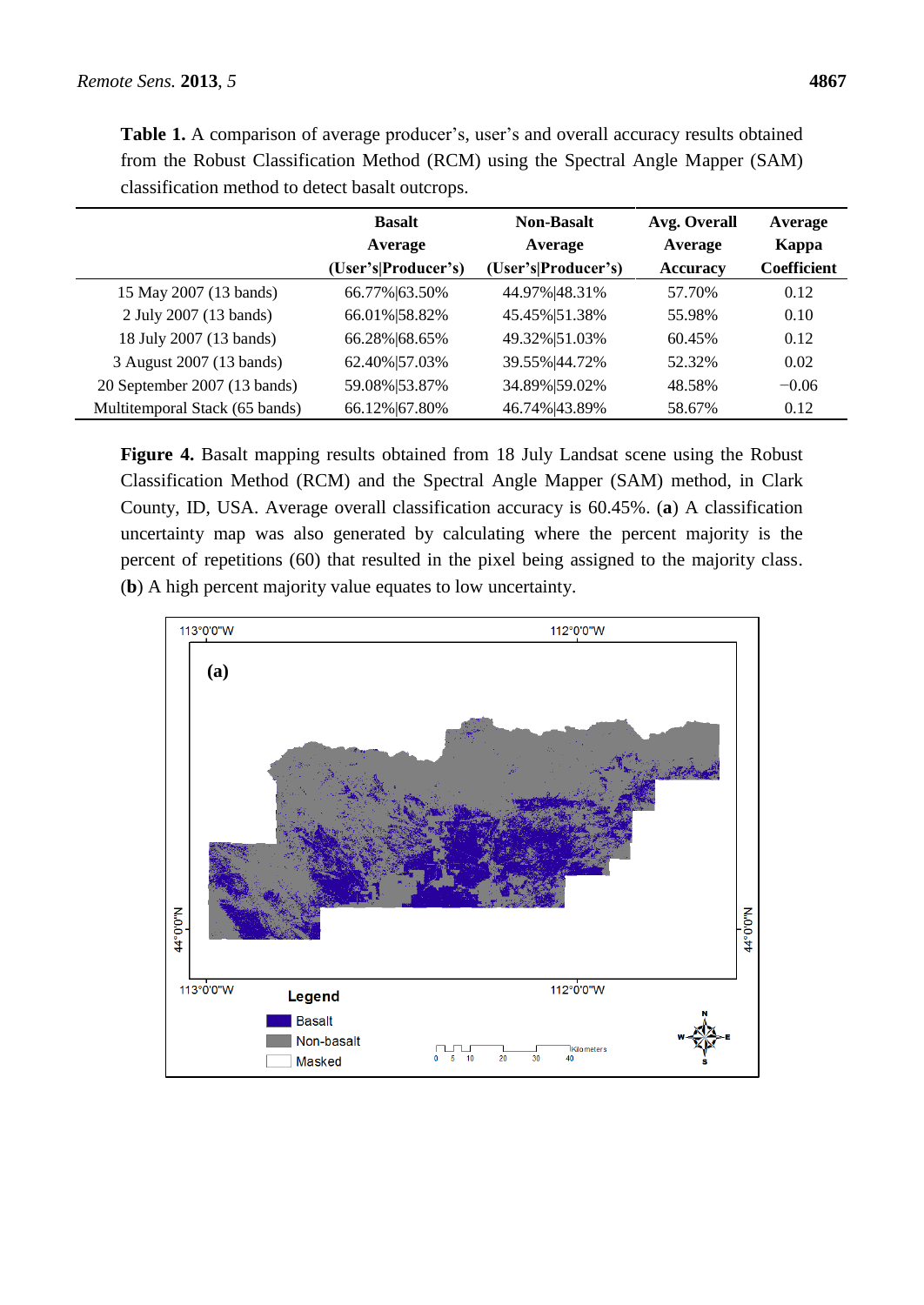**Figure 4.** *Cont.*



#### *3.2. RF Classifications*

Random Forest results indicated that the multi-temporal stack performed better than any individual scene date when considering overall classification rate and receiver operator characteristic (ROC) area under curve (AUC) statistics (Table 2). The three most important variables in predicting basalt and non-basalt locations in the multitemporal stack were TC greenness values from the 2 July and the 20 September scenes and Band 4 from the 18 July scene. The TC greenness index was also consistently identified as an important variable for all five single-date classifications. Even though the TC greenness index is sensitive to topography [46], it is known to be less sensitive to soil type and moisture [47], thus providing an important measure for separating vegetation from basalt rocks in a study area with relatively flat terrain. Of interest also is the identification of Band 1 as an important variable in the July 18 classification, which performed as well as the multitemporal stack in predicting basalt. The spectral information from Band 1 may have emphasized the basalt weathering and/or mineralogy during a time of vegetation senescence. Contrary to our expectations, the thermal band did not perform well and was not one of the top ten best variables in any of the single date or multitemporal stack imagery. This might be due to the scale (120 m) of the thermal band in Landsat (which was resampled to 30 m) being too coarse compared to the rock outcrop ROIs.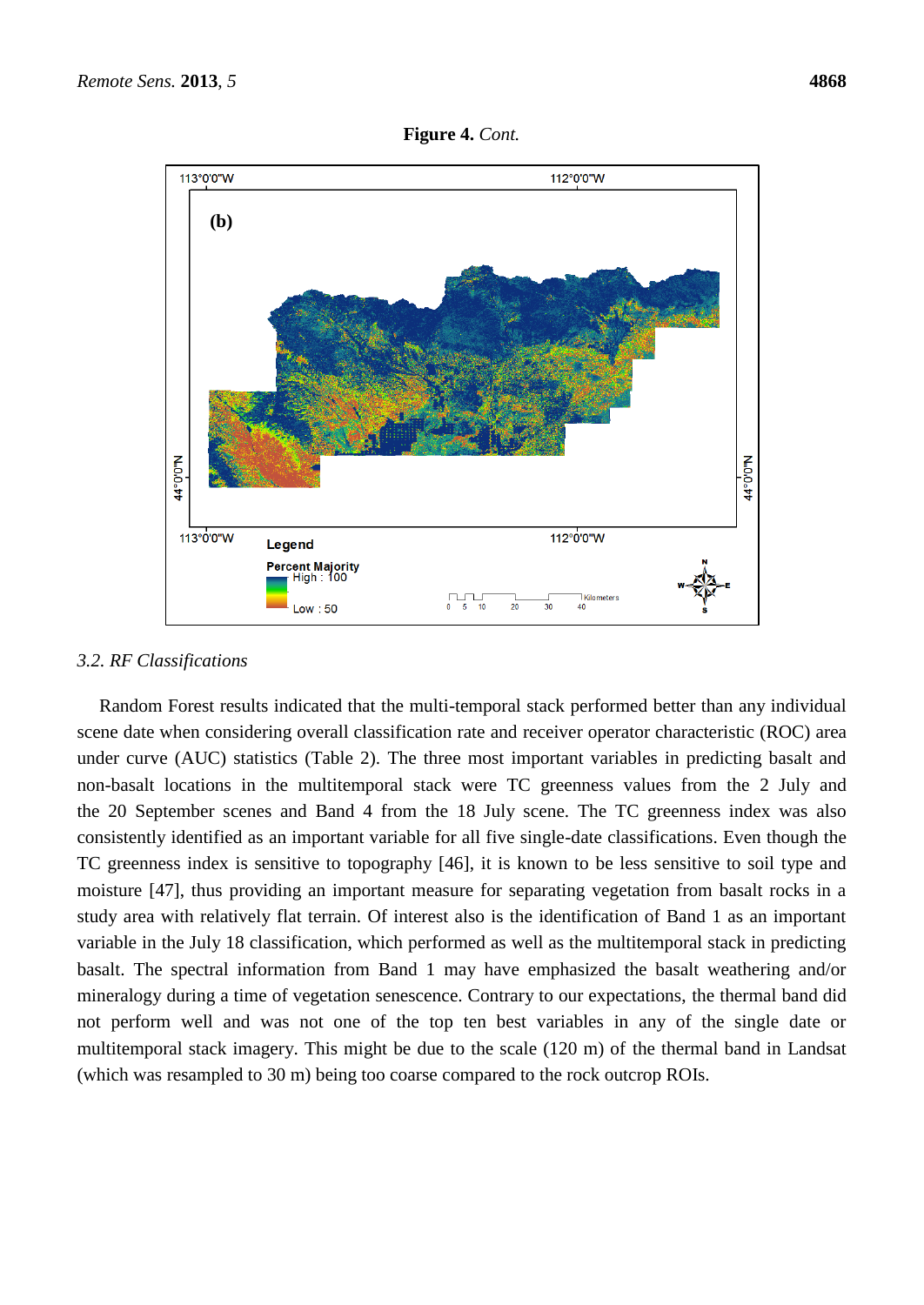| <b>Landsat Data</b>                      | No. of<br><b>Bands</b> | <b>Average Log</b><br>Likelihood | <b>ROC</b> (Area<br><b>Under Curve</b> ) | <b>Non-Basalt</b><br><b>Prediction (OOB)</b><br><b>Success</b> | <b>Basalt</b><br>Prediction<br>(OOB) Success | <b>Classificatio</b><br>n Rate<br>(Overall) | <b>Best Variables</b>                 |
|------------------------------------------|------------------------|----------------------------------|------------------------------------------|----------------------------------------------------------------|----------------------------------------------|---------------------------------------------|---------------------------------------|
| 5 time series (5/15/2007 to<br>9/20/2007 |                        | 0.57                             | 0.79                                     | 82.93%                                                         | 61.76%                                       | 72.35%                                      | Greenness (7/2/2007)                  |
|                                          | 65                     |                                  |                                          |                                                                |                                              |                                             | Band 4 (0.83 µm 7/18/2007)            |
|                                          |                        |                                  |                                          |                                                                |                                              |                                             | Greenness (9/20/2007)                 |
| 15 May 2007                              |                        | 0.76                             | 0.63                                     | 75.61%                                                         | 50.00%                                       | 62.81%                                      | <b>NDVI</b>                           |
|                                          | 13                     |                                  |                                          |                                                                |                                              |                                             | Greenness                             |
|                                          |                        |                                  |                                          |                                                                |                                              |                                             | <b>Brightness</b>                     |
|                                          |                        |                                  |                                          |                                                                |                                              |                                             | Band 7 (2.215 µm)                     |
| 13<br>2 July 2007                        |                        | 0.65                             | 0.73                                     | 85.37%                                                         | 55.88%                                       | 70.63%                                      | Greenness                             |
|                                          |                        |                                  |                                          |                                                                |                                              |                                             | Band $4(0.83 \text{ µm})$             |
|                                          |                        |                                  |                                          |                                                                |                                              |                                             | Wetness                               |
|                                          |                        |                                  |                                          |                                                                |                                              |                                             | <b>NDVI</b>                           |
| <b>18 July 2007</b>                      |                        | 0.66                             | 0.72                                     | 80.49%                                                         | 61.76%                                       | 71.13%                                      | Band 4 $(0.83 \mu m)$                 |
|                                          | 13                     |                                  |                                          |                                                                |                                              |                                             | Greenness                             |
|                                          |                        |                                  |                                          |                                                                |                                              |                                             | Band 1 (0.485 µm)                     |
| 3 August 2007                            |                        | 0.69                             | 0.66                                     | 73.17%                                                         | 41.18%                                       | 57.18%                                      | Wetness                               |
|                                          |                        |                                  |                                          |                                                                |                                              |                                             | Band 4 (0.83 µm)                      |
|                                          | 13                     |                                  |                                          |                                                                |                                              |                                             | Greenness                             |
|                                          |                        |                                  |                                          |                                                                |                                              |                                             | Band Ratio 4:7                        |
|                                          |                        |                                  |                                          |                                                                |                                              |                                             | $(0.83 \mu m: 2.215 \mu m)$           |
| 20 September 2007                        | 13                     | 0.74                             | 0.64                                     | 70.73%                                                         | 54.41%                                       | 62.57%                                      | Greenness                             |
|                                          |                        |                                  |                                          |                                                                |                                              |                                             | Band 4 (0.83 µm)                      |
|                                          |                        |                                  |                                          |                                                                |                                              |                                             | Band Ratio 4:7                        |
|                                          |                        |                                  |                                          |                                                                |                                              |                                             | $(0.83 \text{ µm}: 2.215 \text{ µm})$ |

**Table 2.** A comparison of classification accuracy results obtained using Random Forest (RF) to detect basalt outcrops. ROC, receiver operator characteristic; OOB, out-of-bag; NDVI, Normalized Difference Vegetation Index.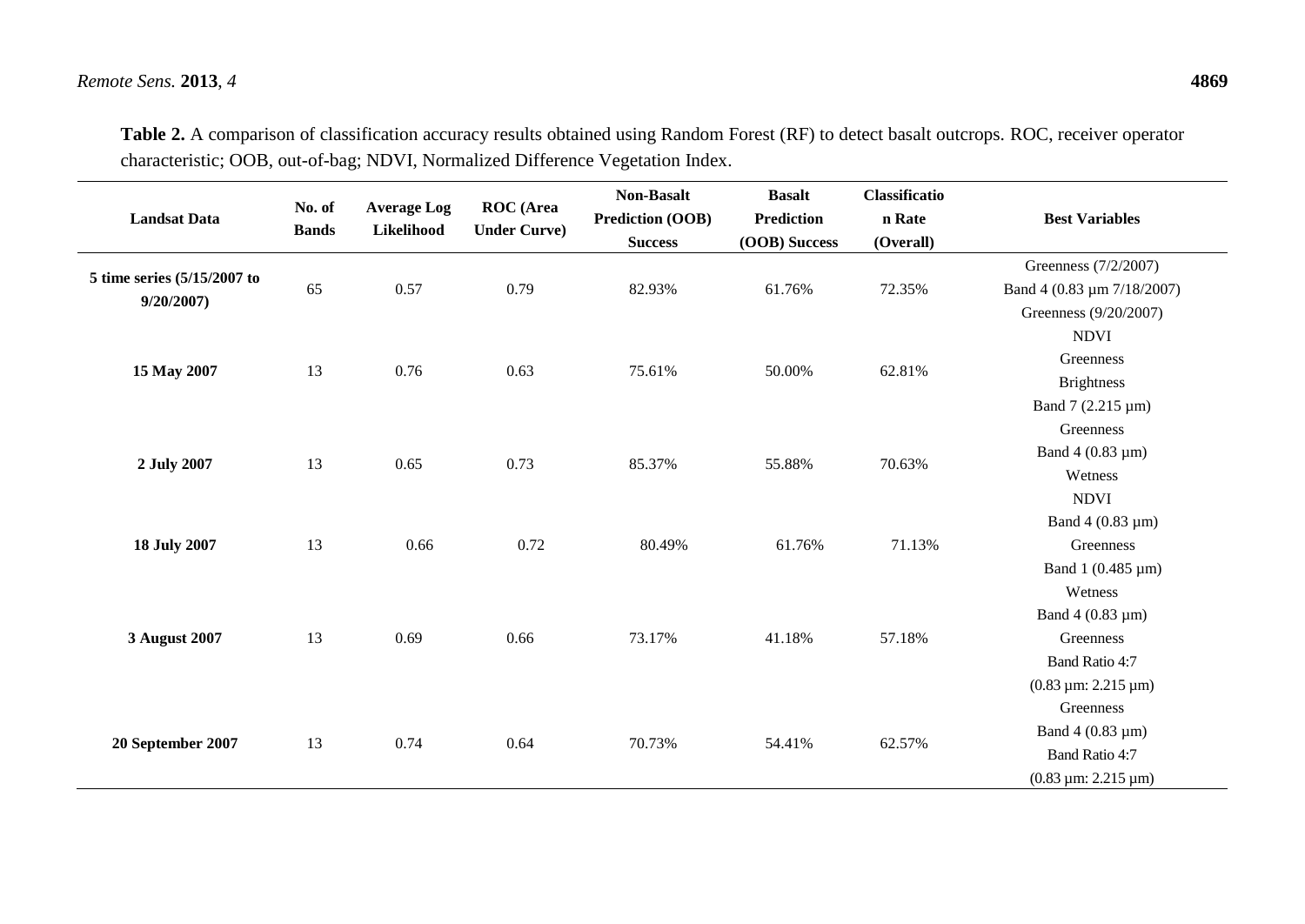**Figure 5.** (**a**) Basalt mapping results obtained from the multitemporal Landsat scene using the Random Forest (RF) method, in Clark County, ID, USA. The overall classification rate is 72.35%. (**b**) A classification uncertainty map was also generated by computing the maximum of the probability of class membership between basalt and non-basalt classes. A high probability value equates to low uncertainty.



The best performing classification output (multitemporal stack) that was generated by the RF classifications (Figure 5a) indicated the presence of basalt across areas of known lava fields in the southeastern portion of Clark County; however, occurrences outside of the general area of lava flow may be false positives. Classification uncertainty, as measured by computing the maximum of the probability of class membership between basalt and non-basalt classes (Figure 4b), resulted in an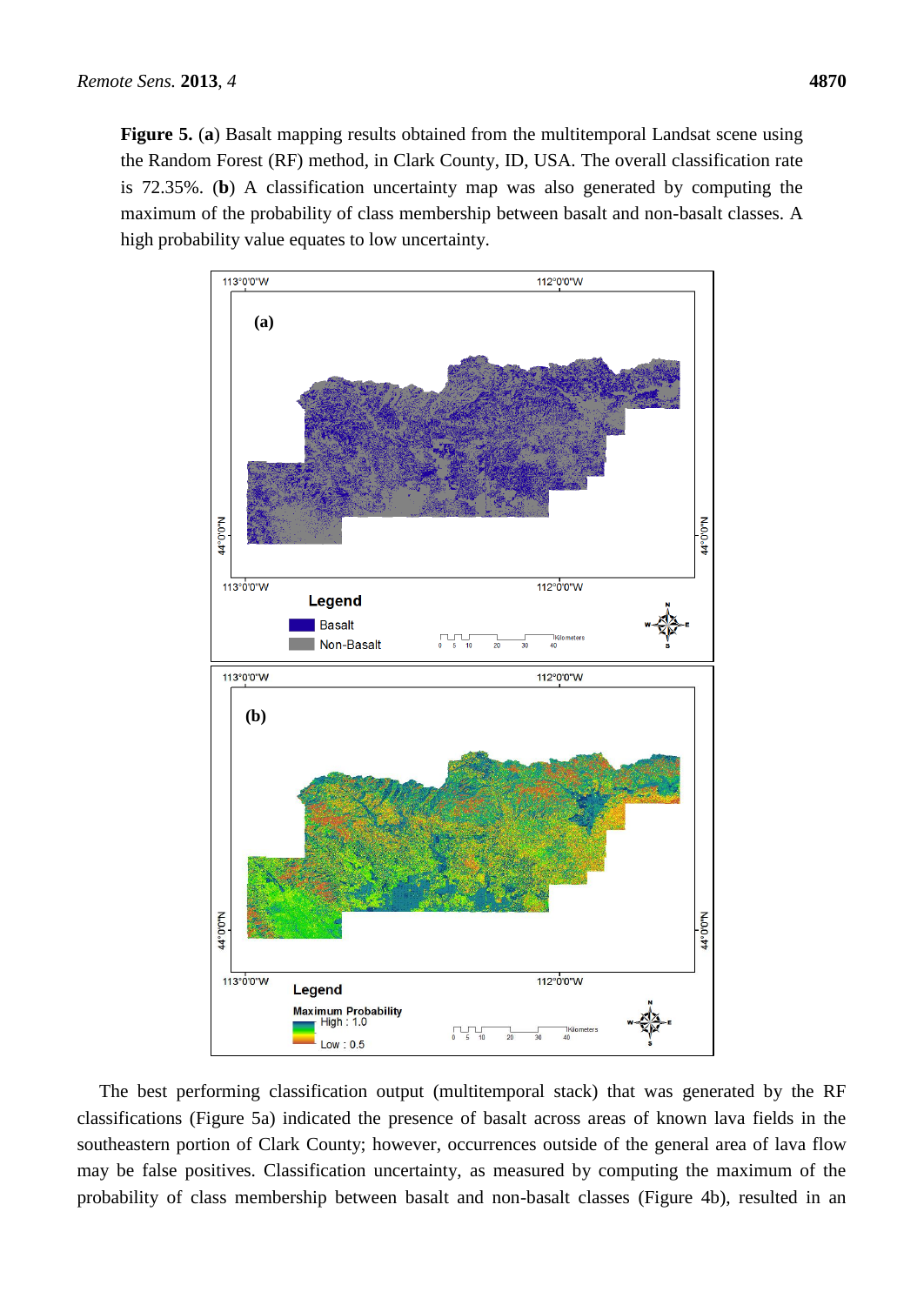evenly distributed range of values. Areas of lower uncertainty tended to coincide with irrigated lands and, to a lesser extent, with riparian areas and forested hillslopes. Classification uncertainty tended to be highest in areas influenced by shadow.

#### *3.3. Comparative Results*

For both the RCM and the RF approach, the highest basalt classification results were achieved using the 18 July scene (13 bands). The RCM approach resulted in a 68.65% producer's accuracy and a 66.28% user's accuracy. The RF approach resulted in a 61.76% rate of successful basalt prediction. The multitemporal stack performed equally as well as the 18 July scene in predicting basalt in the RF classification and generated the highest overall classification accuracy (72.35%). The OOB estimates of error generated by the RF classification, although not directly comparable to the user's and producer's accuracy rates generated in RCM, do suggest that RF classification did a better job overall at predicting non-basalt occurrences. The OOB estimates of non-basalt prediction success for RF classification ranged from 70.73% to 82.93%, while the non-basalt user's and producer's accuracies for RCM ranged from 34.89% to 46.74% and from 43.89% to 59.02%, respectively. The OOB estimates of successful basalt prediction using RF ranged from 41.18% to 61.76%, while the basalt user's and producer's accuracies for RCM ranged from 59.08% to 66.77% and from 53.87% to 68.65%, respectively. The RCM approach using the SAM method compares the spectral similarity by calculating the angle between the image spectra and the training endmember spectra, whereby smaller angles represent greater degrees of similarity. In contrast, the RF approach is decision-tree based and tends to perform better when a large number of predictor variables are included in the analysis. This could explain why the multitemporal stack performed best using RF, while the July 18 scenario performed best using the RCM. On the other hand, it should be noted that the greenness from July and the greenness from August in the multitemporal stack are not significantly correlated ( $r = 0.67$ , n. s. at 0.05). This example highlights the importance of using a multi-date stack to represent a range of spectral variability within the best predictor(s) (the greenness band in this case). For optimal RCM and RF classifications, uncertainty tended to be lowest in irrigated areas; however, the RCM uncertainty map included more extensive areas of low uncertainty that also encompassed forested hillslopes and riparian areas (Figures 4a and 5b). RCM uncertainty was sensitive to the influence of bright soil reflectance, while RF uncertainty was sensitive to the influence of shadows.

#### *3.4. Limitations*

Primary limitations for this study were related to field data collection, image acquisition dates, accuracy assessment methods and, to a lesser degree, georegistration errors. The time lag between the 2007 images and 2007–2008 field data collection left some speculation as to the validity of recorded field observations in relation to the imagery. The fractional presence of exposed basalt could be confounded by changes in vegetation and soil coverage between image acquisition and field data collection dates. In addition, the number of polygons collected within the project area was not balanced between basalt and vegetation; therefore, bias may have been introduced in the accuracy assessments and could have contributed to low producer's accuracies. Selection of a specific map unit and a balanced collection of polygons within its boundary before image processing begins would provide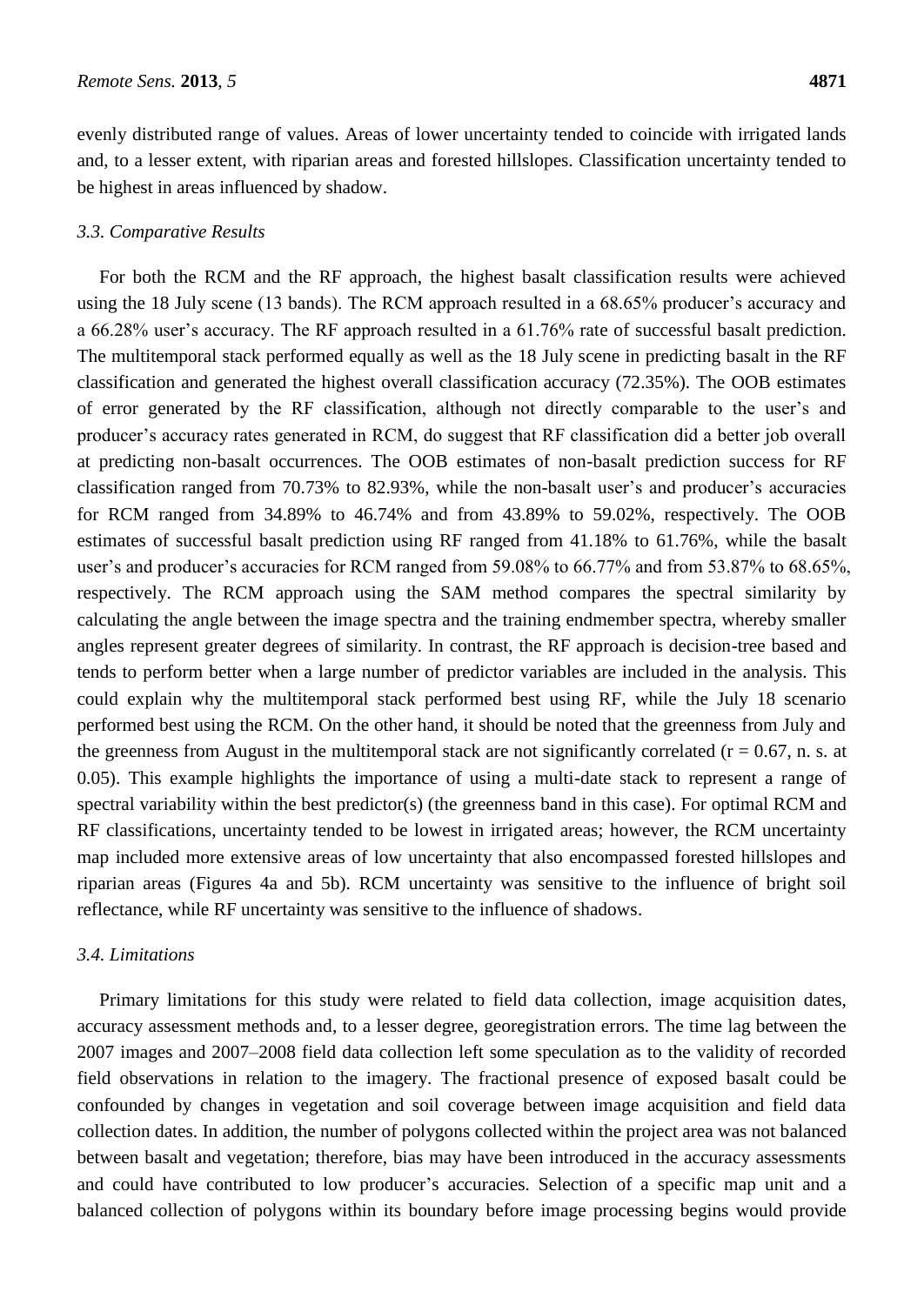more conclusive results. Another limitation associated with field data collection was a range of polygon sizes and composition. Uncertainty is expected to increase in cases where overlap between Landsat pixels and ground reference polygons was minimal; for example, in areas where small polygons were located on the boundary of two Landsat pixels. Uncertainty is also expected to increase in cases where basalt ground reference polygons cover small areas or where the percent coverage is relatively low. Georegistration errors in the terrain-corrected imagery were low (3.73 to 4.60 m), as were the co-registration errors (0.02 to 0.33 m), and errors from the GPS locations of ground truth data were estimated to be less than 1 m (Trimble Navigation Limited, Westminster, CO, USA). Because these errors were well within one image pixel (30 m), the application of buffers to the ground truth data to accommodate potential positioning errors were not used in this study. A topographic correction was not applied to the imagery; while there is large topographic relief in the northern portions of Clark County, the majority of the mapping occurred across elevation ranging less than 500 m. Regardless, a topographic correction could assist with normalizing the reflectance across dates, thus improving sensitivity to basalt.

#### *3.5. Further Research*

Continued studies should focus on methods to overcome the effects of mixed pixels and maximize class separation by accentuating the target and minimizing background components. Hybrid techniques that combine multiple methods, such as NDVI, supervised classification, spectral mixture analysis and image segmentation on multitemporal images have been found to effectively increase performance over traditional multispectral classification methods [48,49]. We suggest more selective band choices to create a multitemporal stack [42], stacking images acquired over multiple years and possibly coupling the Landsat data with information from LiDAR, InSAR or IFSAR to emphasize both spectral and textural features [8,9].

Considering the high percentage of lichen cover on basalt in the study area, methods to detect lichen should also be investigated as a means to indirectly detect basalt and rock outcrops in similar soilscapes. The spectral reflectance of rock growing lichens has been found to be unique to that of other surface types and land covers [50], and the spectral response changes with the availability of water F53 [51].

#### **4. Conclusions**

Our study demonstrates that Landsat imagery can detect the presence of basalt outcrops in western rangelands with an overall accuracy rate of 72.35% using RF classification using a multitemporal stack of Landsat images that included both surface reflectance values and derivatives, such as band ratios and indices (*i.e*., NDVI, TC greenness, wetness and brightness; Band 4 to Band 6 ratio). The highest overall classification accuracy generated from the RCM classifications (SAM method) was 60.45% and was influenced by relatively low non-basalt user's and producers accuracies (50.06% to 50.80%). These basalt classifications represent a significant first step toward quantification and warrant continued research to obtain sub-pixel abundance values and resolve over-predictions of basalt caused by mixed pixels from vegetation, lichen and loess. We recommend that future studies investigate the variability of lichen spectral reflectance across space and time and under different soil moisture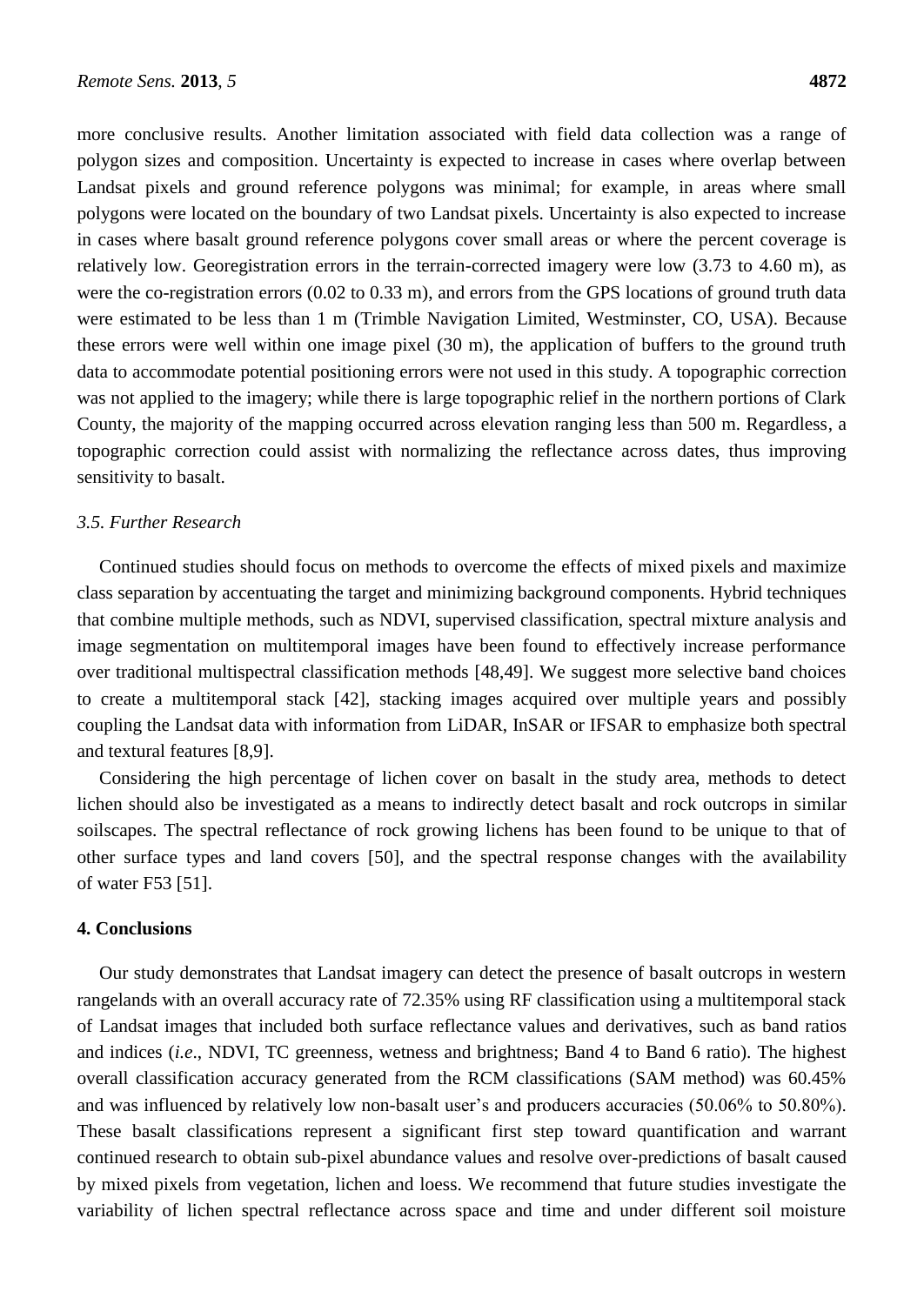conditions using a field spectroradiometer to determine if spectral mixing techniques (e.g., [52]) are feasible at the 30-m pixel resolution with an added focus on lichen coverage estimated from hyperspectral sensors, such as Hyperion [53]. We also recommend developing and testing a multi-sensor approach that adds textural and height components, additional field data that are more coincident with remote sensing acquisitions and decision tree classification. With further development, remote sensing can be a useful tool to support soil survey efforts in the Western United States and other regions of the world with similar soilscapes.

#### **Acknowledgments**

This research was funded by the USDA-NRCS National Geospatial Development Center as a Great Basin Cooperative Ecosystem Studies Unit (CESU) project and NSF Idaho EPSCoR Program and by the National Science Foundation under award number EPS-0814387. Special thanks to Dave Hoover, National Leader for Soil Business Systems, National Soil Survey Center, USDA-NRCS, and Jon Hempel, Director, National Soil Survey Center, USDA-NRCS, whose efforts made this project possible. We would also like to thank the following for their tremendous support and guidance on this project: Glenn Hoffmann, MLRA Project Leader, Idaho, USDA-NRCS; Bill Hiett, Soil Survey Project Leader, Idaho, USDA-NRCS; Amanda Moore, State Soil Scientist, Maryland, USDA-NRCS; Francine Lheritier, Soil Scientist, Idaho, USDA-NRCS; Carla Rebernak, Soil Survey Project Leader, Idaho, USDA-NRCS; and Kristin May, Resource Soil Scientist, North Carolina, USDA-NRCS. Our special thanks also to Jeff Harris, whose comments and input on the Robust Classification method improved our analysis of basalt detection in this study.

#### **Conflicts of Interest**

The authors declare no conflict of interest.

#### **References**

- 1. Jarmer, T.; Hill, J.; Lavee, H.; Pariente, S. Mapping topsoil organic carbon in non-agricultural semi-arid and arid ecosystems of Israel. *Photogramm. Eng. Remote Sens.* **2010**, *76*, 85–94.
- 2. Leverington, D.W.; Moon, W.M. Landsat-TM-based discrimination of lithological units associated with Purtuniq Ophiolite, Quebec, Canada. *Remote Sens.* **2012**, *4*, 1208–1231.
- 3. Nield, S.J.; Boettinger, J.L.; Ramsey, R.D. Digitally mapping gypsic and natric soil areas using Landsat ETM data. *Soil Sci. Soc. Am. J.* **2007**, *71*, 245–252.
- 4. Mshiu, E.E. Landsat remote sensing data as an alternative approach for geological mapping in Tanzania: A case study in the Rungwe volcanic province, South-Western Tanzania. *Tanz. J. Sci.* **2011**, *37*, 26–36.
- 5. Frazier, B.E.; Cheng, Y. Remote sensing of soils in the eastern Palouse region with Landsat Thematic Mapper. *Remote Sens. Environ*. **1989**, *28*, 317–325.
- 6. Harris, J.R.; Grunsky, E.C.; He, J.; Gorodetzky, D.; Brown, N. A robust, cross-validation classification method (RCM) for improved mapping accuracy and confidence metrics. *Can. J. Remote Sens.* **2012**, *38*, 69–90.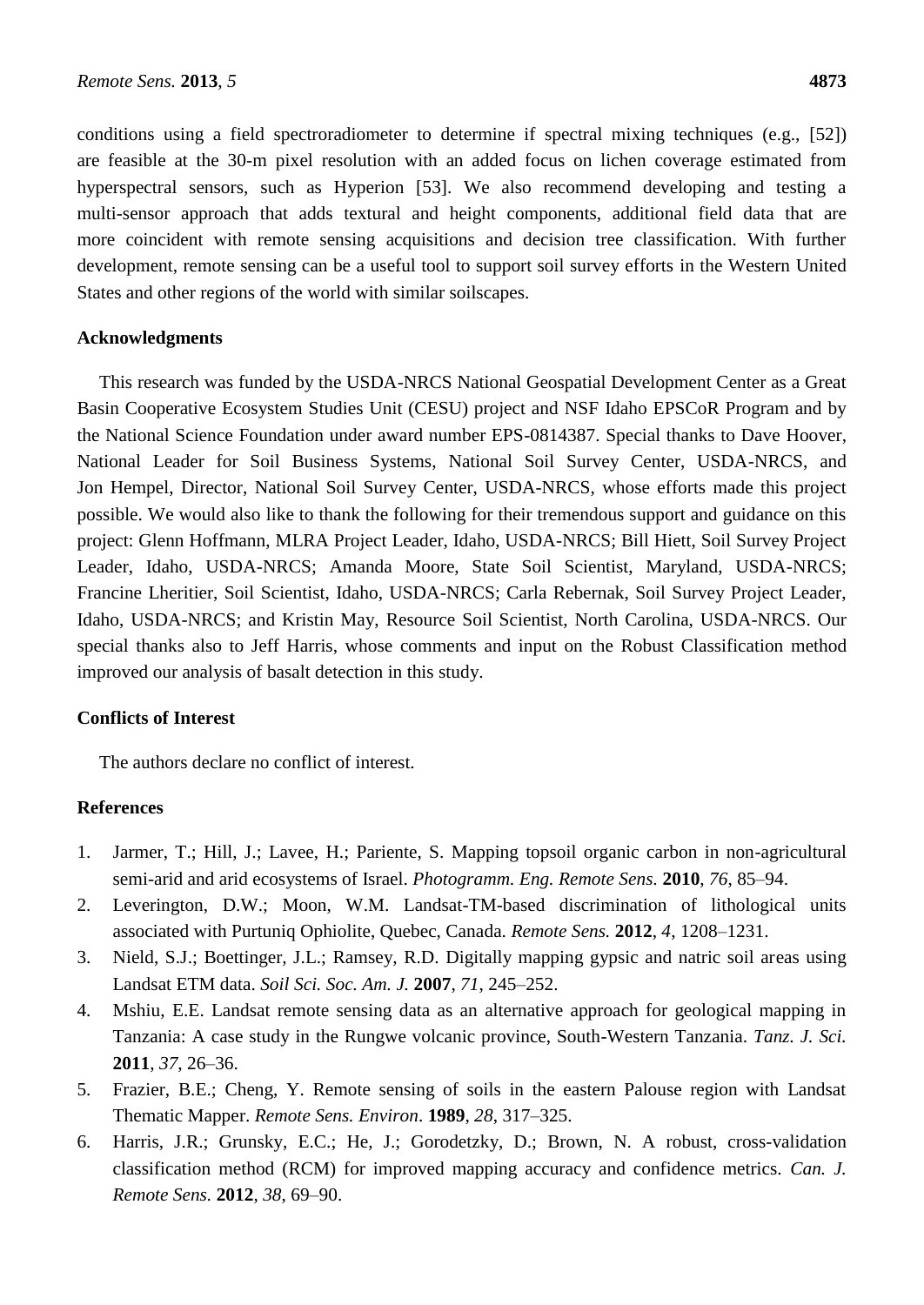- 7. Behnia, P.; Harris, J.R.; Rainbird, R.H.; Williamson, M.C.; Sheshpari, M. Remote predictive mapping of bedrock geology using image classification of Landsat and SPOT data, western Minto Inlier, Victoria Island, Northwester Territories, Canada. *Int. J. Remote Sens.* **2012**, *33*, 6876–6903*.*
- 8. Gaber, A.; Koch, M.; El-Baz, F. Textural and compositional characterization of Wadi Feiran deposits, Sinai Peninsula, Egypt, using Radarsat-1, PALSAR, SRTM and ETM+ data. *Remote Sens.* **2010**, *2*, 52–75.
- 9. Inzana, J.; Kusky, T.; Higgs, G.; Tucker, R. Supervised classifications of Landsat TM band ratio images and Landsat TM band ratio image with radar for geological interpretations of central Madagascar. *J. Afr. Earth Sci.* **2003**, *37*, 59–72.
- 10. Sellers, P.J. Canopy reflectance, photosynthesis and transpiration. *Int. J. Remote Sens.* **1985**, *6*, 1335–1372.
- 11. Loizzo, R.; Sylos Labini, G.; Pappalepore, M.; Pieri, P.; Pasquariello, G.; Antoninetti, M. Multitemporal and Multisensory Signatures Evaluation for Lithologic Classification. In Proceedings of International Geoscience and Remote Sensing Symposium (IGARSS '95), Quantitative Remote Sensing for Science and Applications, Firenze, Italy, 10–14 July 1995; Volume 3, pp. 2509–2211.
- 12. Idawo, C.; Laneve, G. Hyperspectral Analysis of Multispectral ETM+ Data: SMA Using Spectral Field Measurements in Mapping of Emergent Macrophytes. In Proceedings of the IEEE Geoscience and Remote Sensing Symposium (IGARSS 2004), Anchorage, AK, USA, 20–24 September 2004; Volume 1, p. 249.
- 13. Van der Meer, F.; de Jong, S.M. Improving the results of spectral unmixing of Landsat Thematic Mapper imagery by enhancing the orthogonality of end-members. *Int. J. Remote Sens.* **2000**, *21*, 2781–2797.
- 14. Zhang, X.; Pazner, M.; Duke, N. Lithologic and mineral information extraction for gold exploration using ASTER data in the south Chocolate Mountains (California). *ISPRS J. Photogramm. Remote Sens.* **2007**, *62*, 271–282.
- 15. De Asis, A.M.; Omasa, K.; Oki, K.; Shimizu, Y. Accuracy and applicability of linear spectral unmixing in delineating potential erosion areas in tropical watersheds. *Int. J. Remote Sens.* **2008**, *29*, 4151–4171.
- 16. Gill, T.K.; Phinn, S.R. Improvements to ASTER-derived fractional estimates of bare ground in a Savanna Rangeland. *IEEE Trans. Geosci. Remote Sens.* **2009**, *47*, 662–670.
- 17. Leverington, D.W. Discrimination of sedimentary lithologies using Hyperion and Landsat Thematic Mapper data: A case study at Melville Island, Canadian High Arctic. *Int. J. Remote Sens.* **2010**, *31*, 233–260.
- 18. Moore, C.; Hoffman, G.; Glenn, N. Quantifying basalt rock outcrops in NRCS soil map units using Landsat 5 TM data. *Soil Surv. Horizons* **2007**, *48*, 59–62.
- 19. Southworth, J. An assessment of Landsat TM band 6 thermal data for analysing land cover in tropical dry forest regions. *Int. J. Remote Sens.* **2004**, *25*, 689–706.
- 20. Knick, S.T.; Rotenberry, J.T.; Zarriello, T.J. Supervised classification of Landsat Thematic Mapper imagery in a semi-arid rangeland by nonparametric discriminant analysis. *Photogramm. Eng. Remote Sens.* **1997**, *63*, 79–86.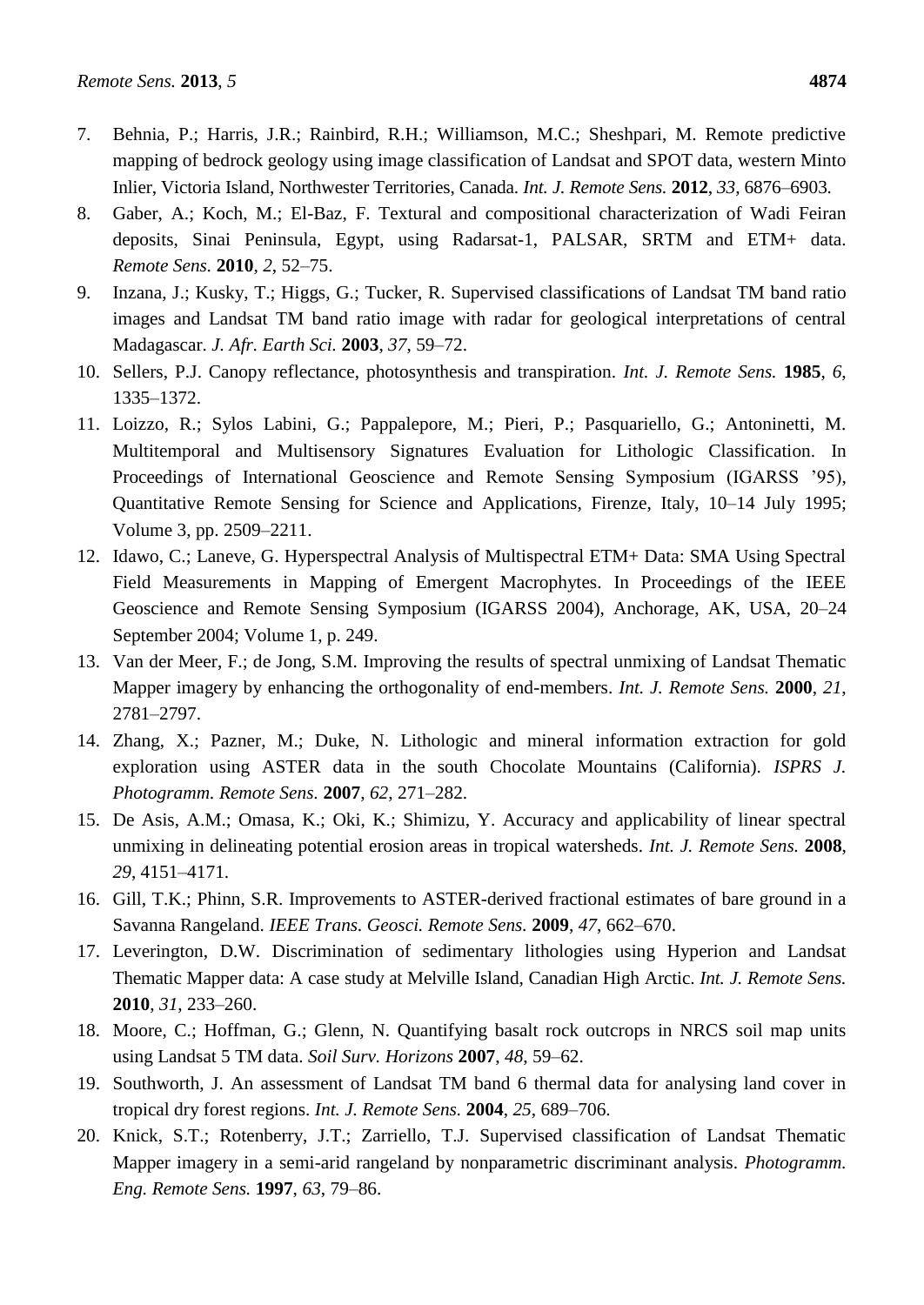- 21. Mart nez-Montoya, J.F.; Herrero, J.; Casterad, M.A. Mapping categories of gypseous lands in Mexico and Spain using Landsat imagery. *J. Arid Environ.* **2010**, *74*, 978–986.
- 22. Singh, N.; Glenn, N.F. Multitemporal spectral analysis for cheatgrass (Bromus tectorum) classification. *Int. J. Remote Sens.* **2009**, *30*, 3441–3462.
- 23. Key, T.; Warner, T.A.; McGraw, J.B.; Fajvan, M.A. A comparison of multispectral and multitemporal information in high spatial resolution imagery for classification of individual tree species in a temperate hardwood forest. *Remote Sens. Environ.* **2001**, *75*, 100–112.
- 24. Song, C.; Woodcock, C.E. Monitoring forest succession with multitemporal Landsat images: Factors of uncertainty. *IEEE Trans. Geosci. Remote Sens.* **2003**, *41*, 2557–2567.
- 25. Pal, M.; Mather, P.M. Support vector machines for classification in remote sensing. *Int. J. Remote Sens.* **2005**, *26*, 1007–1011.
- 26. Ham, C.; Chen, Y.; Crawford, M.M.; Ghosh, J. Investigation of the random forest framework for classification of hyperspectral data. *IEEE Trans. Geosci. Remote Sens.* **2005**, *43*, 492–501.
- 27. Hughes, G.F. On the mean accuracy of statistical pattern recognizers. *IEEE Trans. Inf. Theory* **1968**, *14*, 55–63.
- 28. Raudys, S.J.; Jain, A.K. Small sample size effects in statistical pattern recognition: Recommendations for practitioners. *IEEE Trans. Pattern Anal. Mach. Intell.* **1991**, *13*, 252–264.
- 29. Breiman, L. Random forests. *Mach. Learn.* **2001**, *45*, 5–32.
- 30. Pal, M. Random forest classifier for remote sensing classification. *Int. J. Remote Sens.* **2005**, *26*, 217–222.
- 31. Hudak, H.T.; Crookston, N.L.; Evans, J.S.; Hall, D.E.; Falkowski, M.J. Nearest neighbor imputation of species-level, plot scale forest structure attributes from LiDAR data. *Remote Sens. Environ.* **2008**, *112*, 2232–2245.
- 32. Digital Atlas of Idaho. Available online: http://imnh.isu.edu/digitalatlas/ (accessed on 10 January 2012).
- 33. US Department of Agriculture, Natural Resources Conservation Service. *National Soil Survey Handbook (NSSH)*; Natural Resources Conservation Service, National Soil Survey Center: Lincoln, NE, USA, 2006.
- 34. Hawth's Analysis Tools for ArcGIS. Available online: http://www.spatialecology.com/htools/ tooldesc.php (accessed on 10 January 2012).
- 35. US Department of Agriculture, Natural Resources Conservation Service. *Field Book for Describing and Sampling Soils*, ed. 2.0; Schoeneberger, P.J., Wysocki, D.A., Benham, E.C., Broderson, W.D., Eds.; Natural Resources Conservation Service, National Soil Survey Center: Lincoln, NE, USA, 2002.
- 36. ITT Visual Information Solutions. *Environment for Visualizing Images (ENVI) 4.8*; ITT Visual Information Solutions: Boulder, CO, USA, 2007.
- 37. Environmental Systems Research Institute (ESRI). *ArcGIS 10.1*; ESRI: Redlands, CA, USA, 2005.
- 38. Adler-Golden, S.M.; Matthew, M.W.; Bernstein, L.S.; Levine, R.Y.; Berk, A.; Richtsmeier, S.C.; Acharya, P.K.; Anderson, G.P.; Felde, G.; Gardner, J.; *et al*. Atmospheric correction for short-wave spectral imagery based on MODTRAN4. *Proc. SPIE* **1999**, *3753*, 61–69.